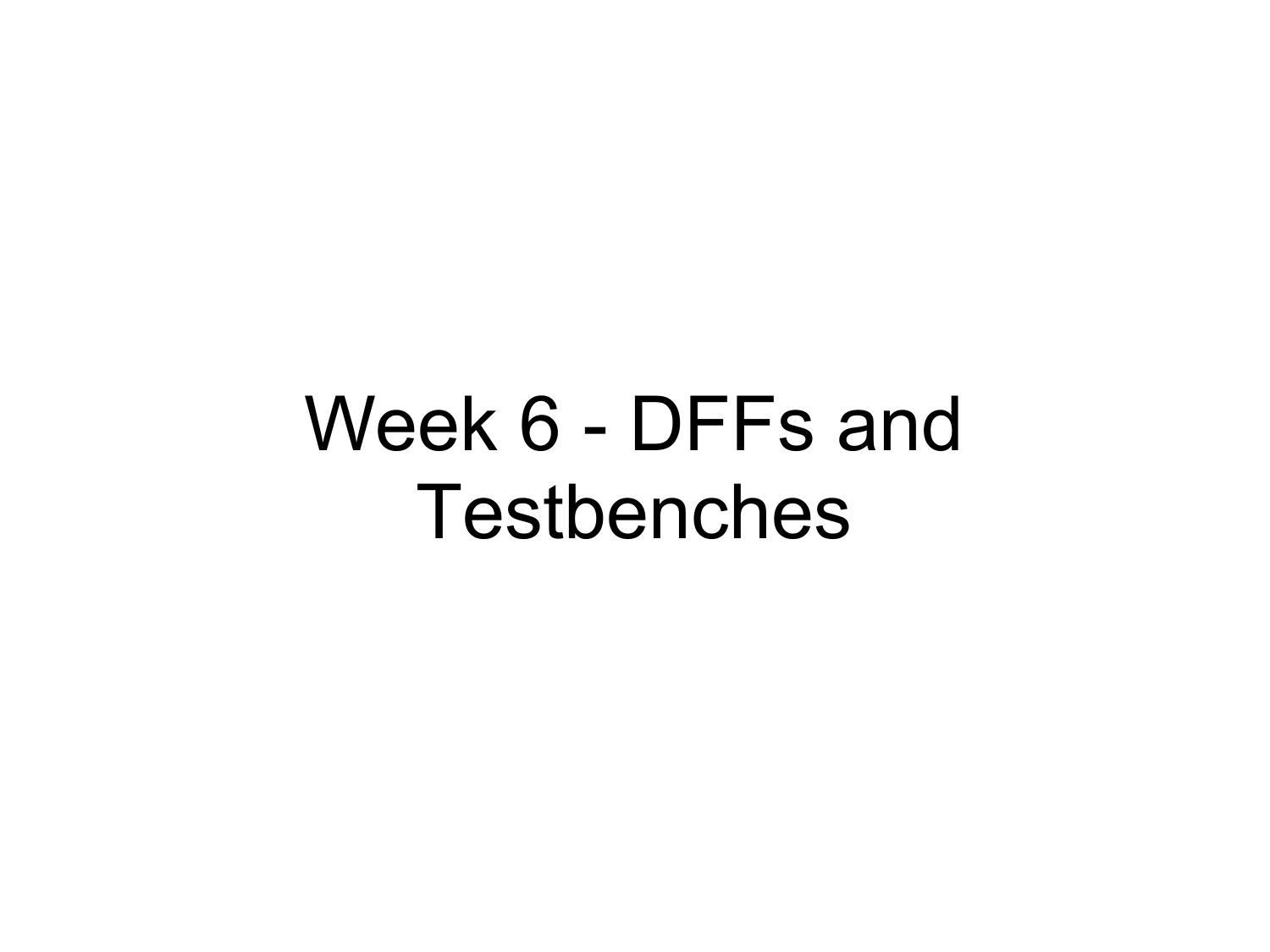# Agenda

#### • DFF Modeling

- o RTL Review
- How else to model DFF
- DFF Questions?
- Testbenches
	- $\circ$  TB template
	- RTL Review
	- o TB Questions?
- BREAK
- SR and LFSR examples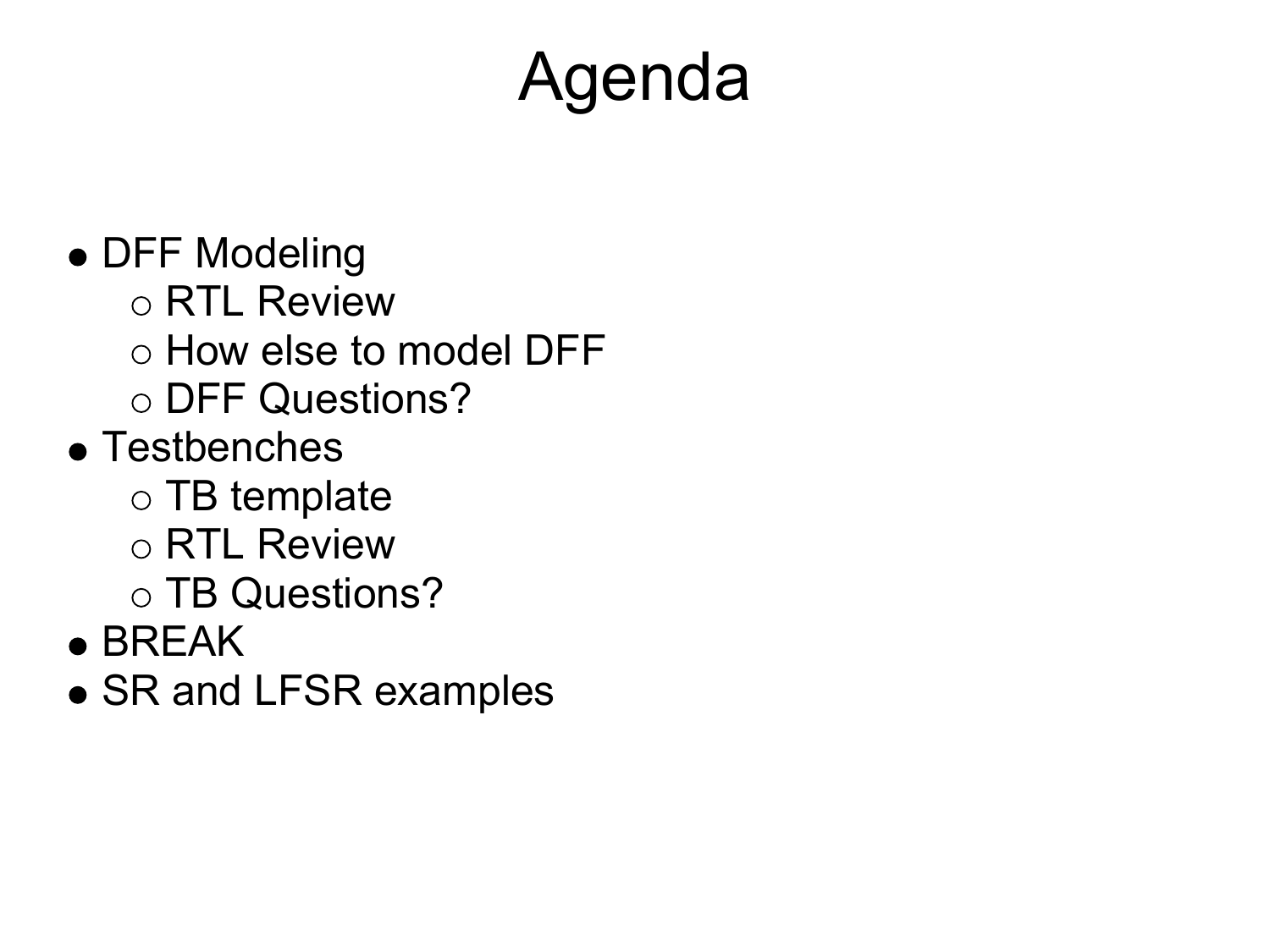#### **Key Points from L4 (Sequential Blocks) Key Points from L4 (Sequential Blocks)**

#### **Classification:**

- Latch: level sensitive (positive latch passes input to output on high phase, hold value on low phase)
- Register: edge-triggered (positive register samples input on rising edge)
- Flip-Flop: any element that has two stable states. Quite often Flip-flop also used<br>denote an (edge-triggered) register



- **Latches are used to build Registers (using the Master-Slave Configuration), but are almost NEVER used by itself in a standard digital design flow.**
- Quite often, latches are inserted in the design by mistake (e.g., an error in your **Verilog code). Make sure you understand the difference between the two.**
- Several types of memory elements (SR, JK, T, D). We will most commonly use **the D-Register, though you should understand how the different types are built and their functionality.**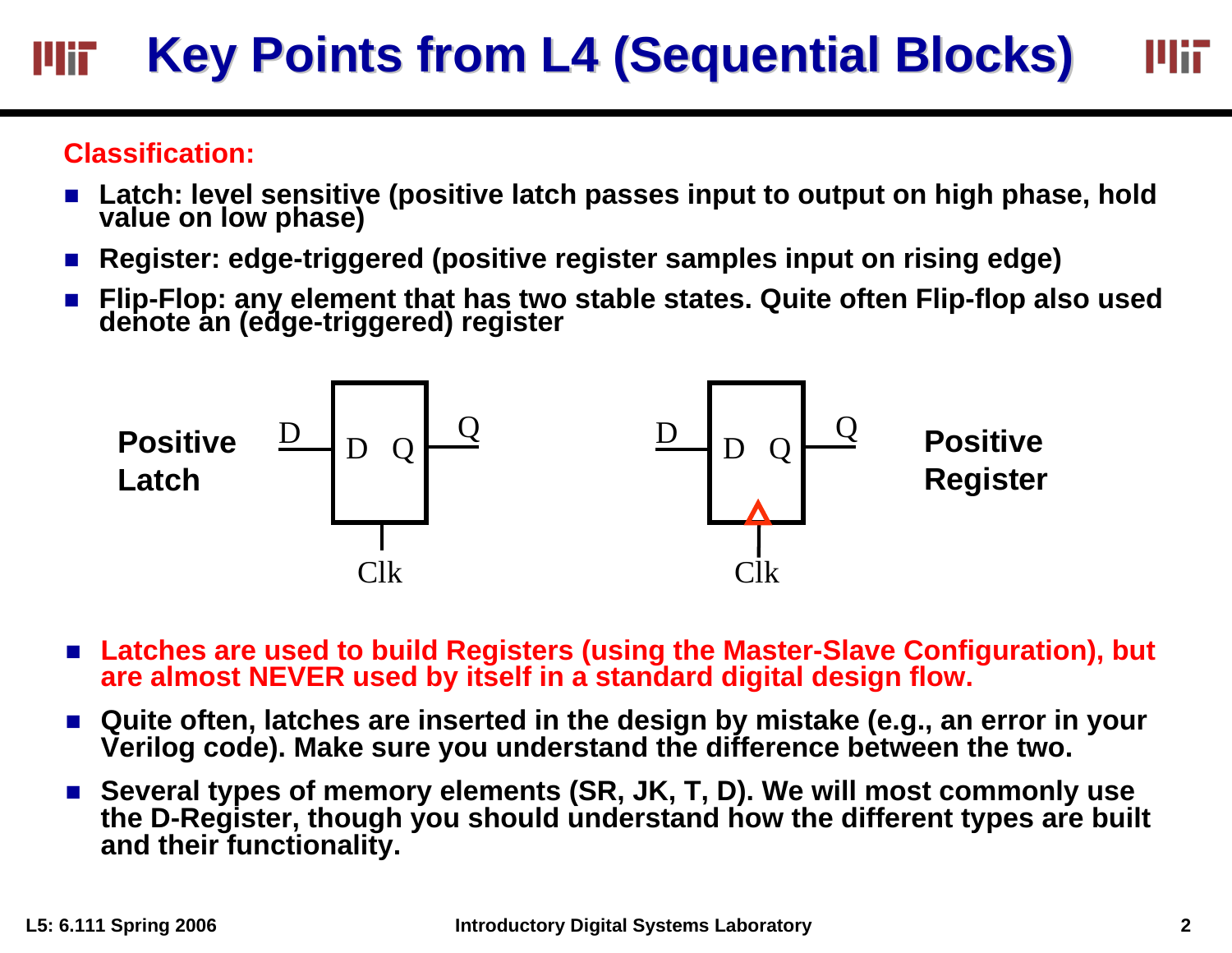### RTL Review - DFF

// FALLING EDGE D FLIP FLIP MODULE:

//============================================== module d ff gates (d, clk, rst, q, q bar); input d, clk, rst; output q, q\_bar; wire n1,n2,n3,q bar n, cn,dn,n4,n5,n6; // First Latch not (n1,d); nand (n2,d,clk); nand (n3,n1,clk); nand (dn,q bar n,n2); nand (q bar  $n, dn, n3$ , !rst); // Second Latch not (cn,clk); not (n4,dn); nand (n5,dn,cn); nand  $(n6, n4, cn)$ ; nand  $(q,q$  bar,n5); nand  $(q$  bar,q,n6, !rst); endmodule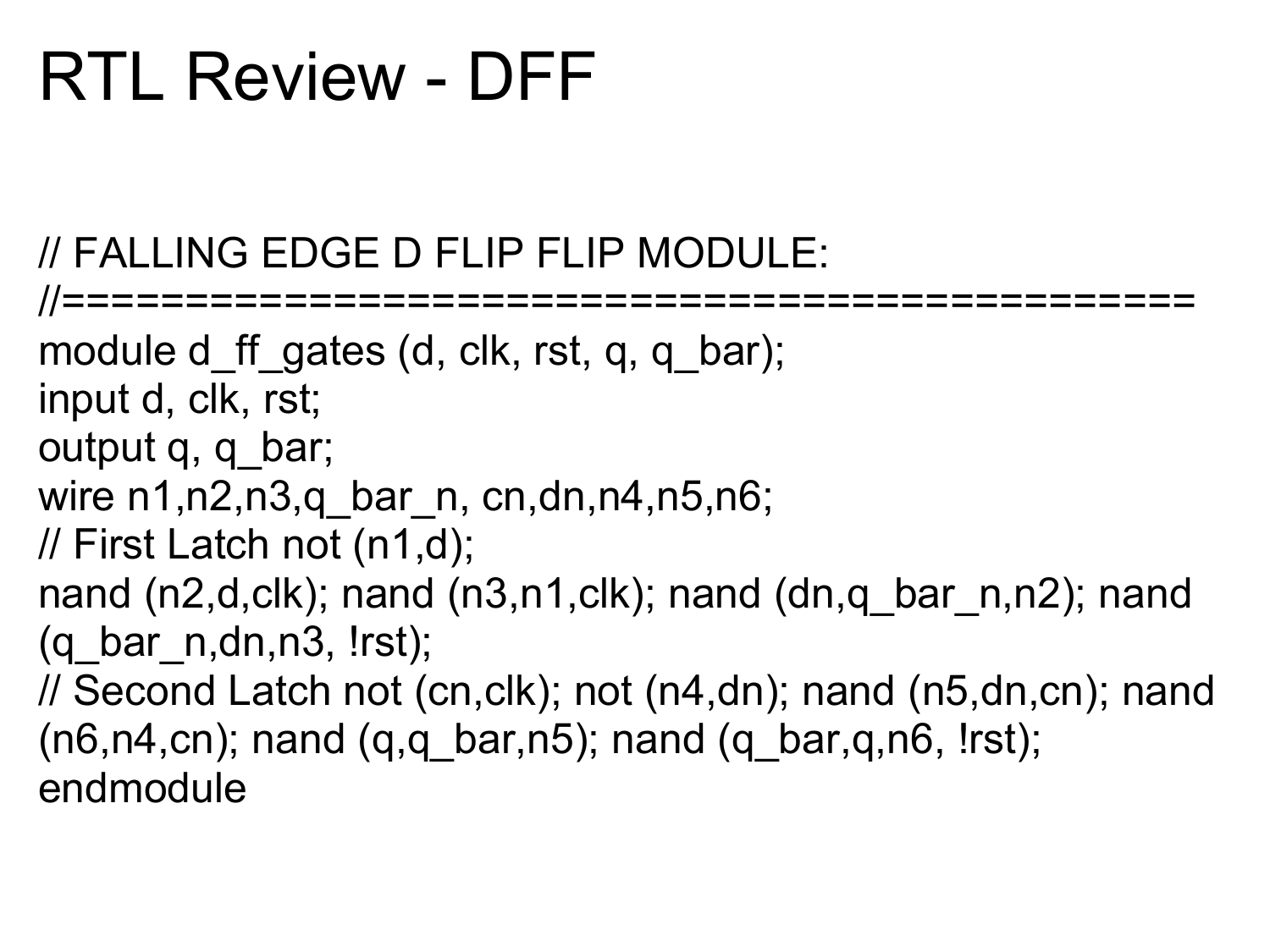## RTL Review - DFF

- Master slave latch configuration works
- Questions
	- o How does this get synthesized?
	- o How do I use this?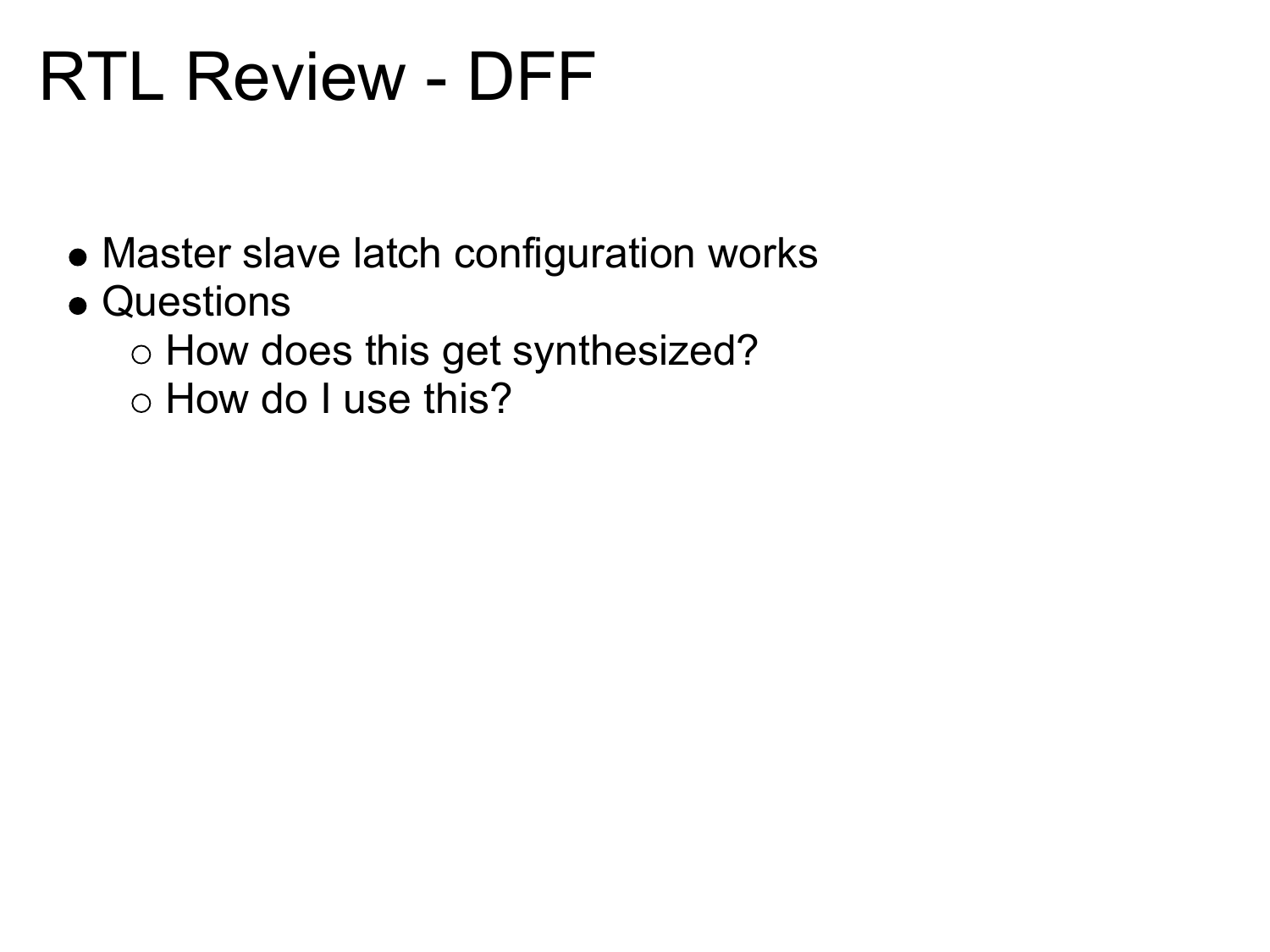# RTL Review - DFF

- Master slave latch configuration works
- Questions
	- o How does this get synthesized?
		- ASIC Tool large amount of gates
		- **FPGA Tool Xilinx Synthesis output:** 
			- Warnings of Combinatorial loops
			- Each DFF occupies all the lookup tables for **TWO Spartan3 slices**! Wastes DFF's! :'-[
			- Cannot guarantee timing, since its clock and rst are routed through FPGA fabric and not the clock trees!

How do I use this?

■ Have to instance it each time we want to use it! Cannot imply the DFF!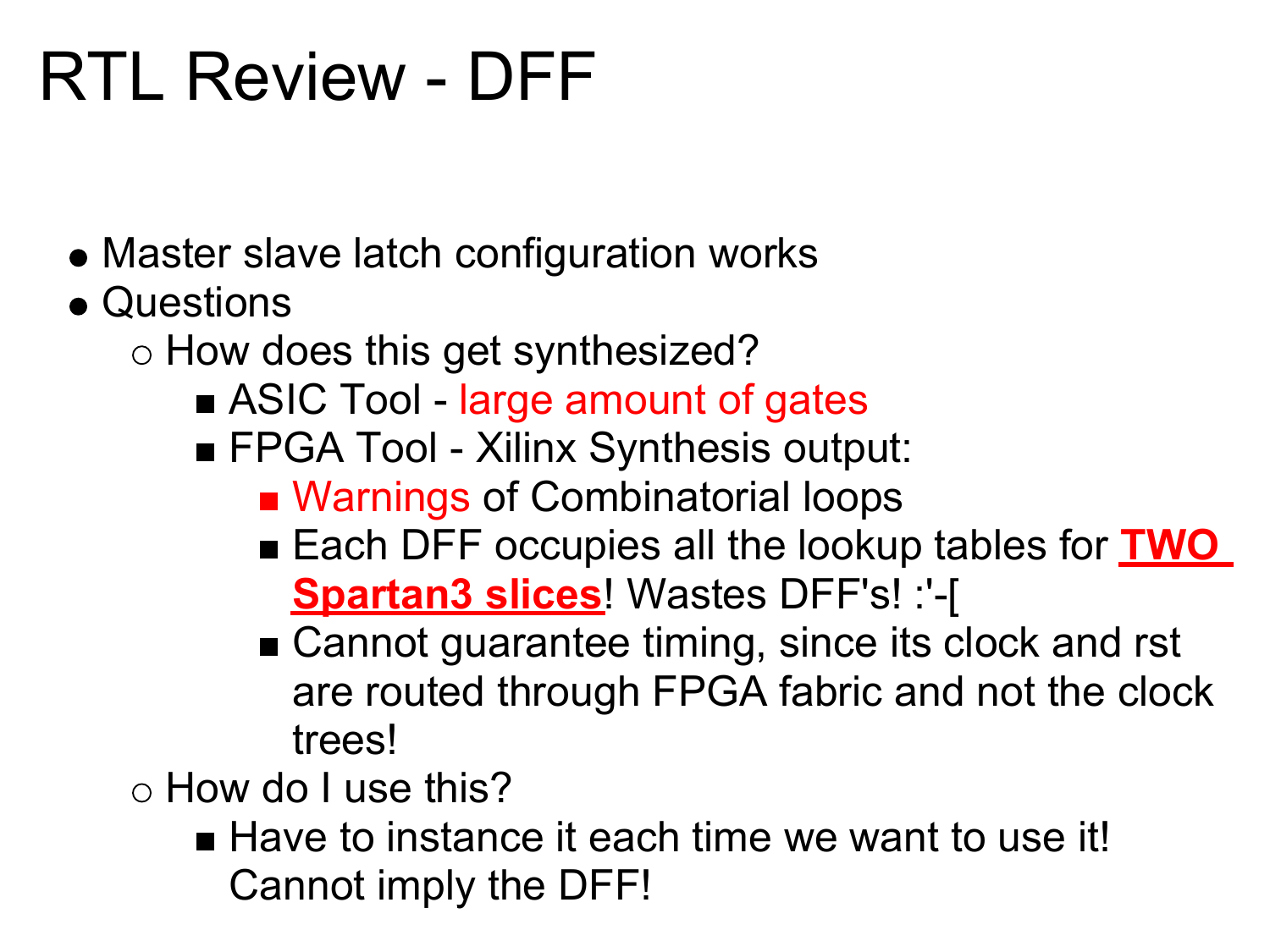

#### ■ Edge-triggered circuits are described using a sequential **always block**

#### **Combinational Sequential**

sel

**module combinational(a, b, sel, out); input a, b; input sel; output out; reg out; always @ (a or b or sel) begin if (sel) out = a; else out = b; end endmodulemodule sequential(a, b, sel, clk, out); input a, b; input sel, clk; output out; reg out; always @ (posedge clk) begin if (sel) out <= a; else out <= b; end endmodule**10outab10outab $\left\lfloor \left\lfloor \left\lfloor \right\rfloor \right\rfloor \right\rfloor$ D Q

sel

clk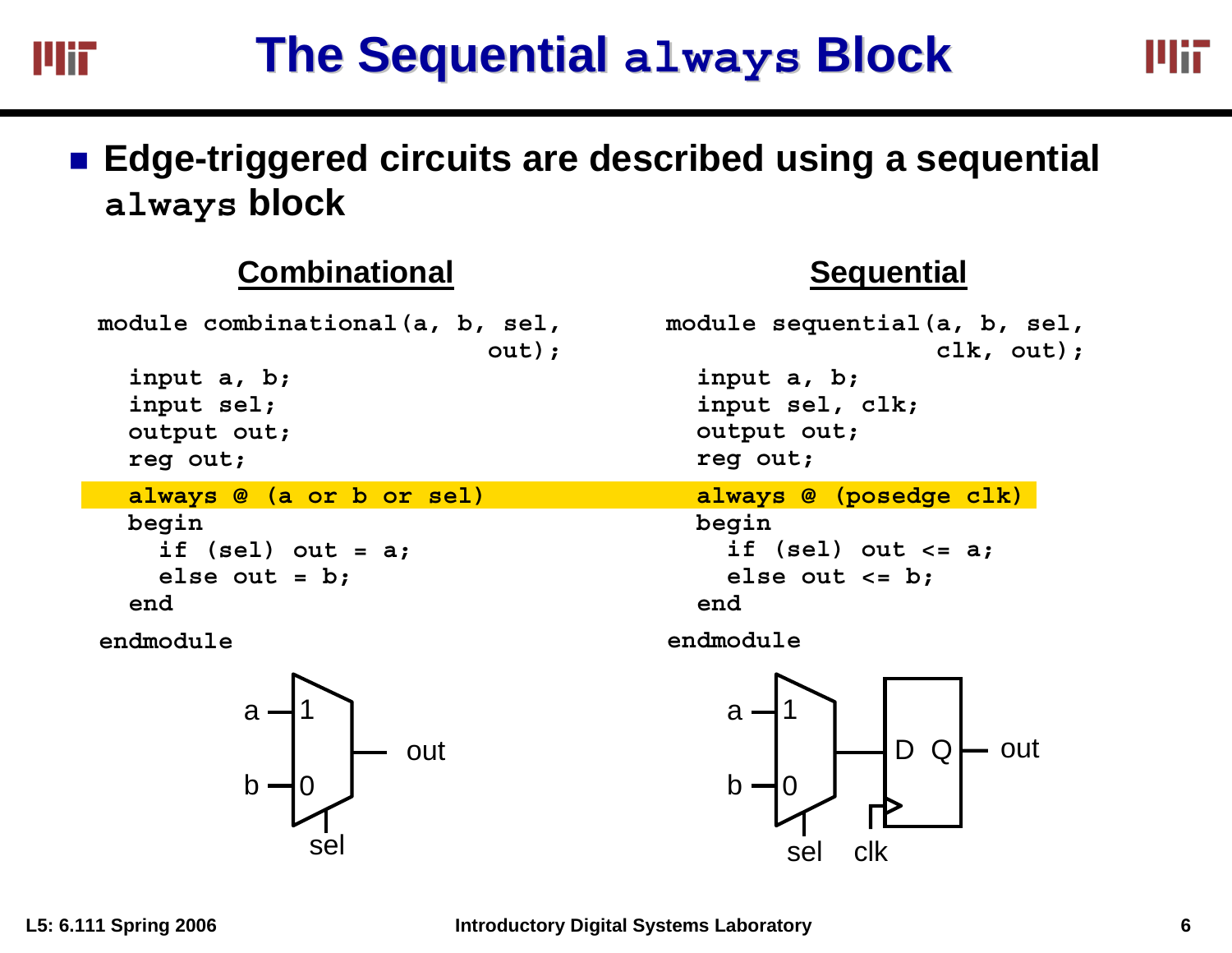#### **Importance of the Sensitivity List Importance of the Sensitivity List** шт

- **The use of posedge and negedge makes an always block sequential (edge-triggered)**
- **Unlike a combinational always block, the sensitivity list does determine behavior for synthesis!**

```
module dff_sync_clear(d, clearb, 
clock, q);
input d, clearb, clock;
output q;
reg q;
always @ (posedge clock) 
begin
  if (!clearb) q <= 1'b0;
  else q <= d; 
endendmodule
```
always block entered only at each positive clock edge

*D Flip-flop with synchronous clear D Flip-flop with asynchronous clear*

```
module dff_async_clear(d, clearb, clock, q);
input d, clearb, clock;
output q;
reg q;
always @ (negedge clearb or posedge clock) 
begin
  if (!clearb) q <= 1'b0;
  else q <= d;
endendmodule
```
always block entered immediately when (active-low) clearb is asserted

Note: The following is **incorrect** syntax: always @ (clear or negedge clock) If one signal in the sensitivity list uses posedge/negedge, then all signals must.

#### **Assign any signal or variable from only one always block, Be wary of race conditions: always blocks execute in parallel**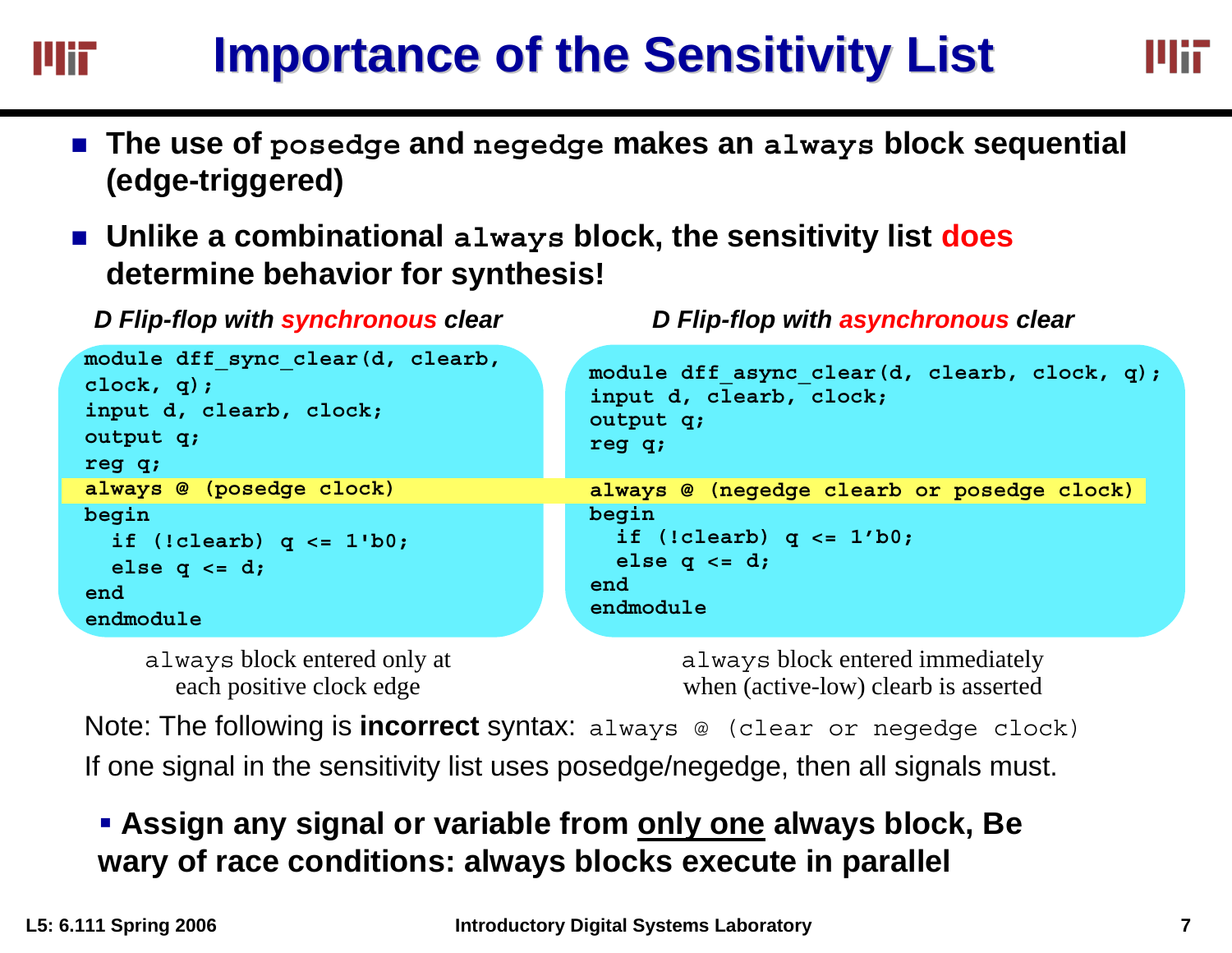#### **I'lli** Simulation (after Place and Route in Xilinx) **I'lli**

#### **DFF with Synchronous Clear**



#### **DFF with Asynchronous Clear**

| ### wave - default                                                                                                                                                                                                                                                                                                                                                                                                                                                                                  |                  |                                                              |           |
|-----------------------------------------------------------------------------------------------------------------------------------------------------------------------------------------------------------------------------------------------------------------------------------------------------------------------------------------------------------------------------------------------------------------------------------------------------------------------------------------------------|------------------|--------------------------------------------------------------|-----------|
| Edit<br>View Insert Format Tools Window<br>File                                                                                                                                                                                                                                                                                                                                                                                                                                                     |                  |                                                              |           |
| $\mathcal{A} \mid \mathcal{B} \mid \mathbb{B} \mid \mathbb{B} \mid \mathbb{B} \mid \mathcal{B} \mid \mathcal{B} \mid \mathcal{B} \mid \mathcal{A} \mid \mathcal{A} \mid \mathcal{B} \mid \mathcal{B} \mid \mathcal{B} \mid \mathcal{B} \mid \mathcal{B} \mid \mathcal{B} \mid \mathcal{B} \mid \mathcal{B} \mid \mathcal{B} \mid \mathcal{B} \mid \mathcal{B} \mid \mathcal{B} \mid \mathcal{B} \mid \mathcal{B} \mid \mathcal{B} \mid \mathcal{B} \mid \mathcal{B} \mid \mathcal{$<br>$\mathbf{r}$ |                  |                                                              |           |
| /tb_dffasync/clock<br>/tb_dffasync/d<br>/tb_dffasync/clearb<br>/tb_dffasync/q                                                                                                                                                                                                                                                                                                                                                                                                                       | $\vert$ 0<br>St1 | Clear happens on                                             |           |
| <b>Now</b>                                                                                                                                                                                                                                                                                                                                                                                                                                                                                          | 00 <sub>ps</sub> | falling edge of clearb 400 ns<br>100 <sub>ns</sub><br>200 ns |           |
| Cursor 1                                                                                                                                                                                                                                                                                                                                                                                                                                                                                            | 97 ps            |                                                              | 411797 ps |
| $\rightarrow$<br>$\blacktriangleright$                                                                                                                                                                                                                                                                                                                                                                                                                                                              |                  |                                                              |           |
| 19394 ps to 419555 ps                                                                                                                                                                                                                                                                                                                                                                                                                                                                               |                  |                                                              |           |

#### **L5: 6.111 Spring 2006 Introductory Digital Systems Laboratory 8**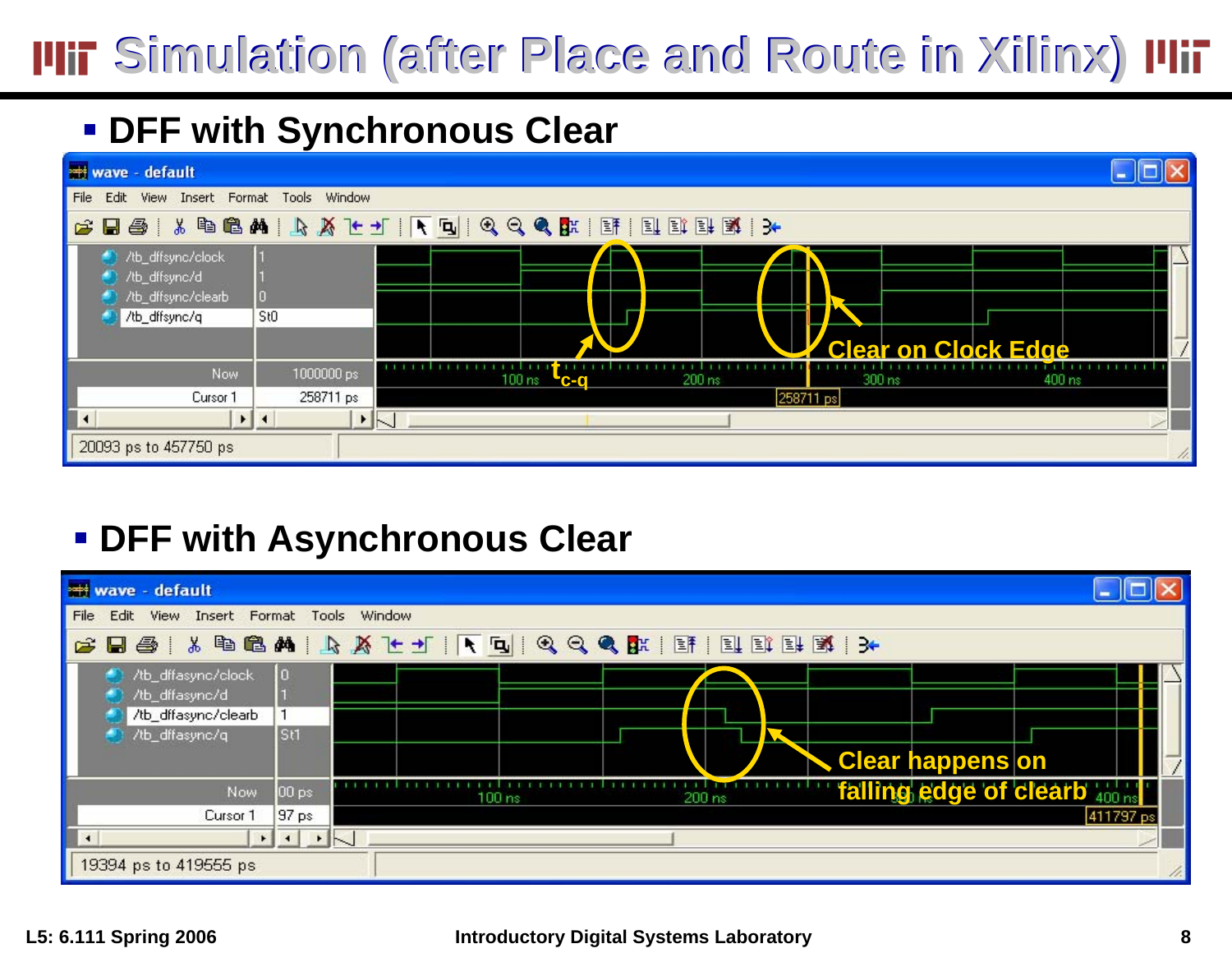#### **Use Nonblocking for Sequential Logic**

```
always @ (posedge clk) 
begin
  q1 <= in;
  q2 <= q1;
  out <= q2;
end
```
"At each rising clock edge, *q1*, *q2*, and *out* simultaneously receive the old values of *in*, *q1*, and *q2*."



**always @ (posedge clk) begin q1 = in; q2 = q1; out = q2; end** 

"At each rising clock edge, *q1* <sup>=</sup>*in*. After that,  $q2 = q1 = in$ . After that,  $out = q2 = q1 = in$ . Therefore *out* <sup>=</sup>*in*."



× **Blocking assignments do not reflect the intrinsic behavior of multi-stage sequential logic**

#### ■ Guideline: use nonblocking assignments for sequential **always blocks**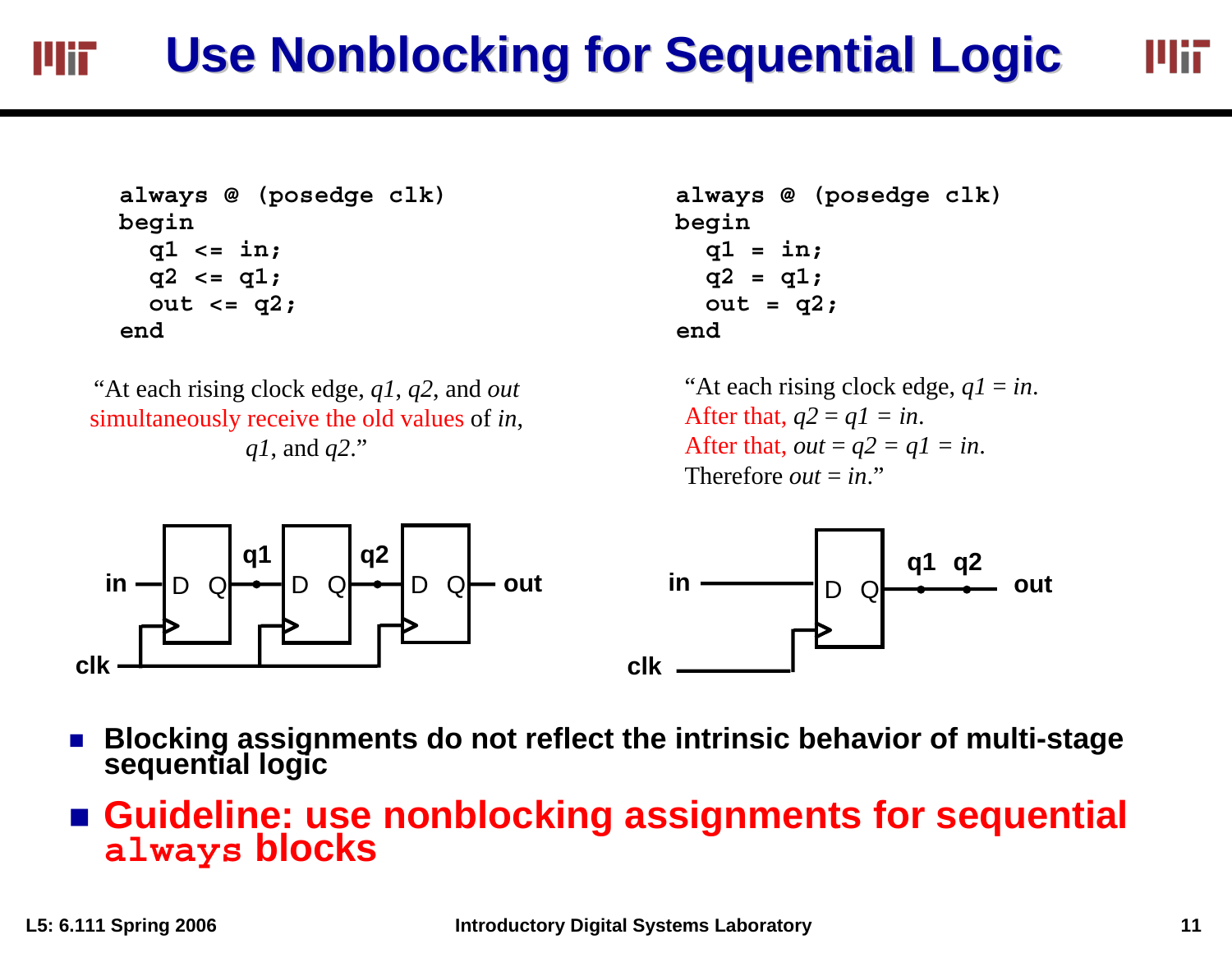### How **TO** model / infer a DFF

Assume output reg Q, input wire D, etc.. ---- DFF --- always@(posedge clk)  $Q \leq D$ ;

---- DFF w/ Clock Enable --- always@(posedge clk) if(en)  $Q \leq D$ ; else  $Q \le Q$ ;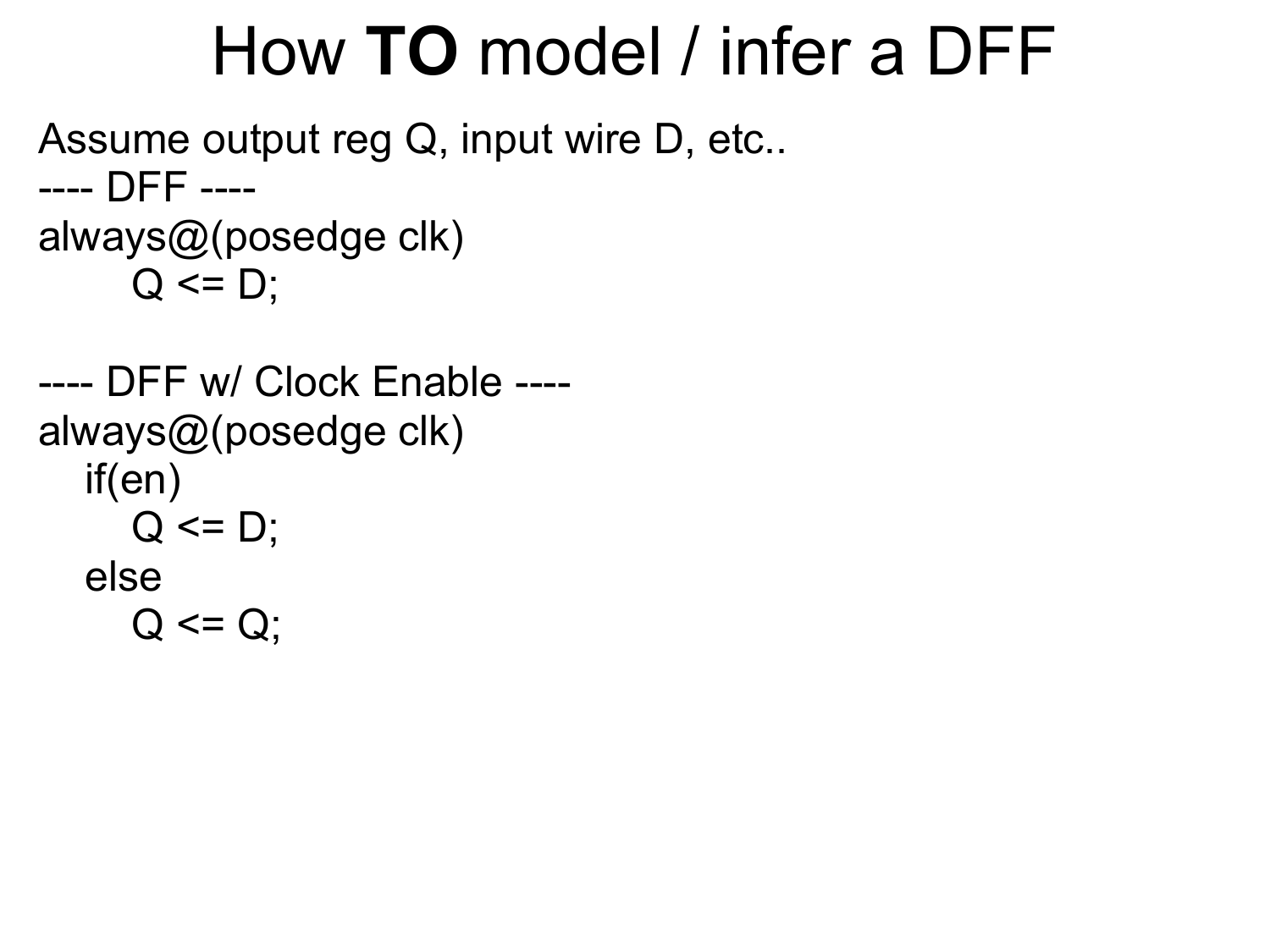### How **TO** model / infer a DFF

```
Assume output reg Q, input wire D, etc..
---- DFF with synchronous reset ----
always@(posedge clk)
   if(rst)
     Q \le 0;
   else
     Q \leq D;
```
---- DFF w/ Clock Enable & async reset --- always@(posedge clk or posedge rst) if(rst)  $Q \le 0$ ; else if(en)  $Q \leq D$ ; else  $Q \le Q$ ;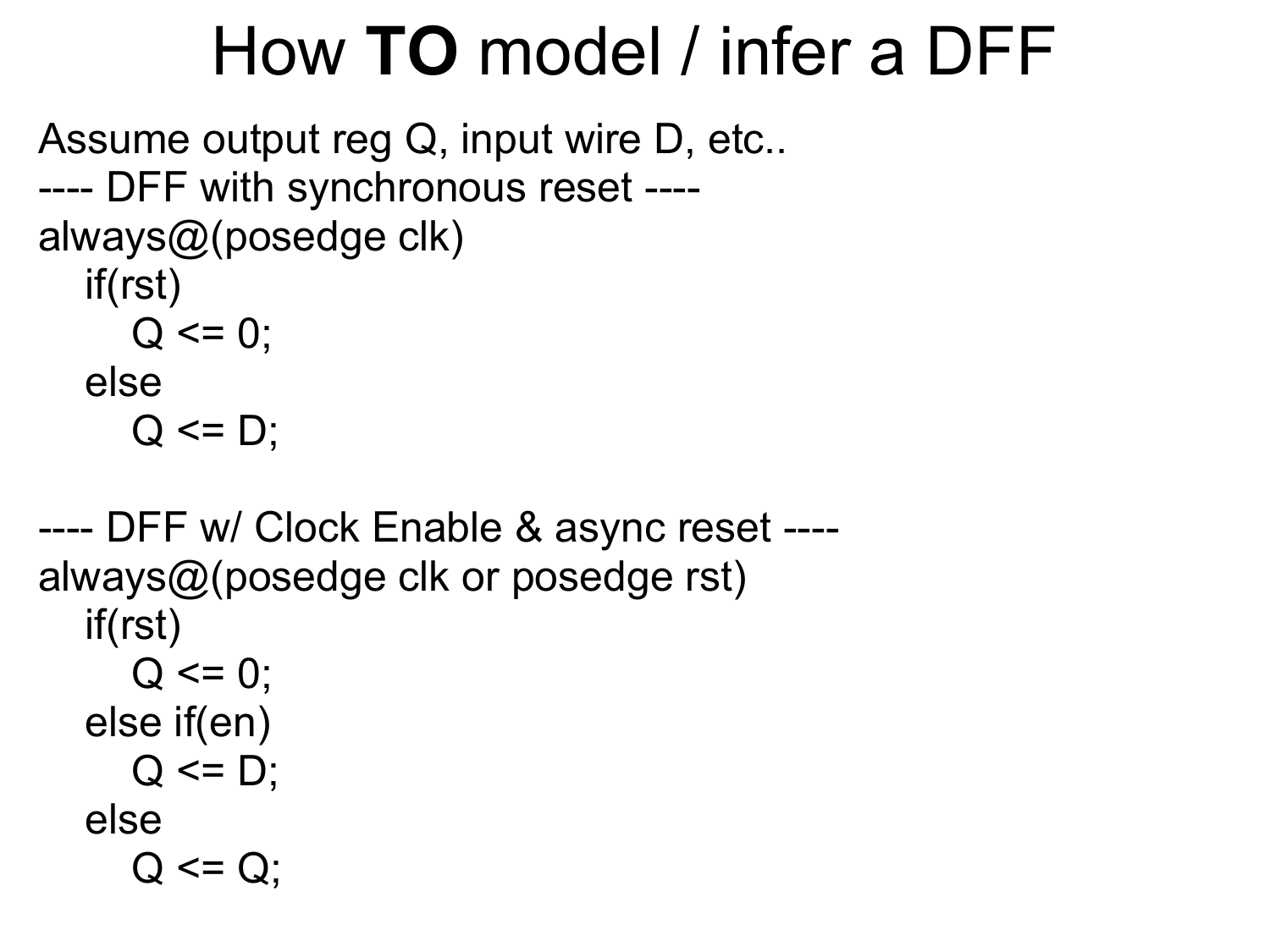# How **NOT TO** model / infer DFF

Assume output reg Q, input wire D, etc..

```
---- Which one is clock? ----
```
always@(posedge rst or posedge clk or posedge A)

```
if (rst) Q \le 1;
else if (clk) Q \le 0;
else Q \le D;
```

```
---- What happens here? ----
always (posedge A)
  if (rst) Q \le 1;
  else if (clk) Q \le 0;
  else Q \leq D:
```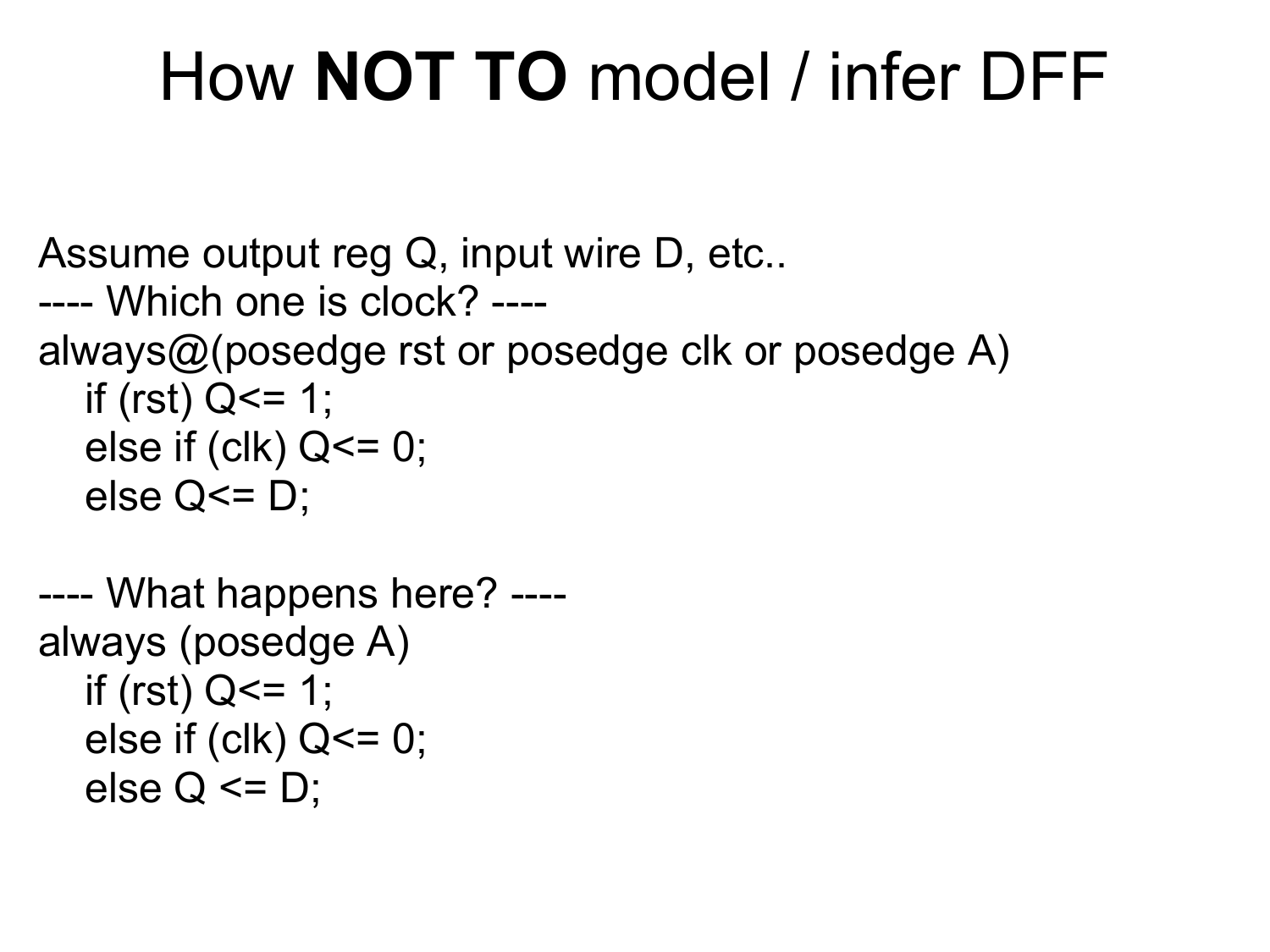# How **NOT TO** model / infer DFF

Assume output reg Q, input wire D, etc..

```
---- Which one is clock? ----
```
always@(posedge rst or posedge clk or posedge A)

```
if (rst) Q \le 1; //set
```

```
else if (clk) Q \le 0; //reset
```

```
else Q \le D;
```
// A becomes the clock

```
---- What happens here? ----
always (posedge A)
```

```
if (rst) Q \le 1;
```

```
else if (clk) Q \le 0;
```

```
else Q \leq D;
```
// DFF, with the input being equal to rst + !clk&D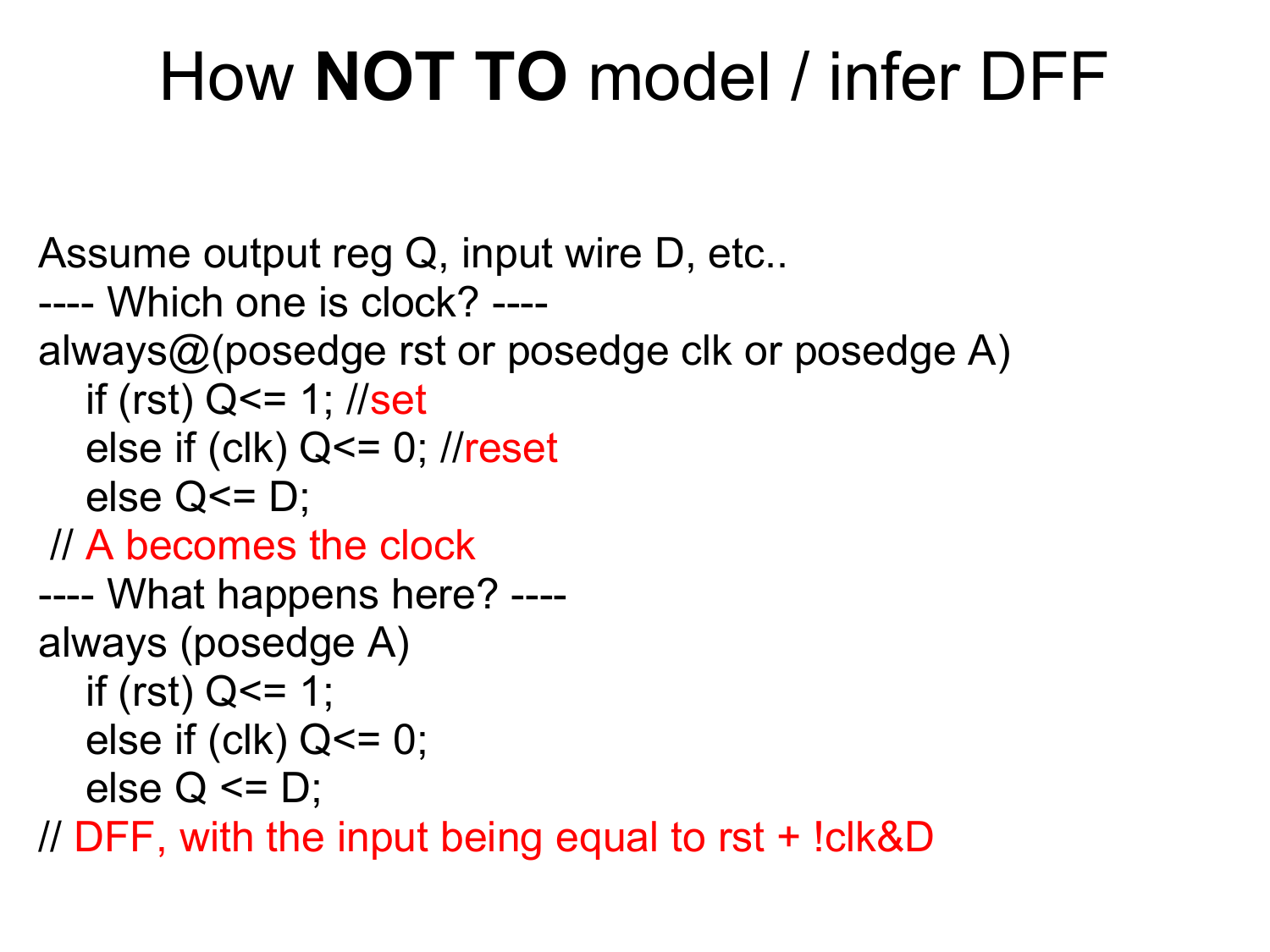# RTL Coding Timing Question

reg  $[2:0]$  my var;

```
initial
begin
for (my var=0; my var<8; my var=my var+1)
#5 a=a+b;
#5 $finish;
end
```
Question - When will the simulation end?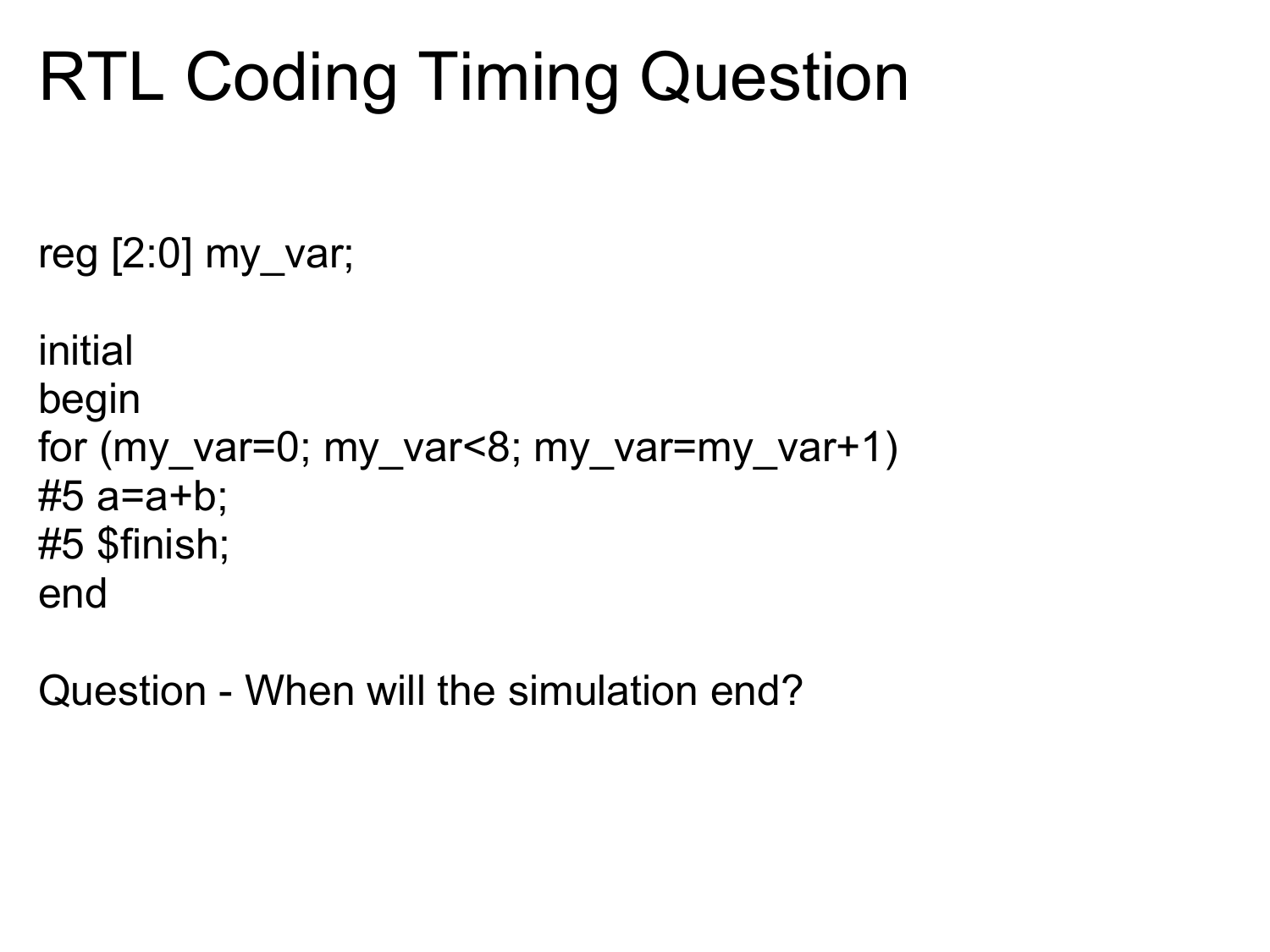# RTL Coding Timing Question

reg  $[2:0]$  my var;

```
initial
begin
for (my var=0; my var<8; my var=my var+1)
#5 a=a+b;
#5 $finish;
end
```
Question - When will the simulation end? Answer - 45 units. Not seconds or nanoseconds, 45 time units. The is no timescale definition here! ex: `timescale 1ns / 10ps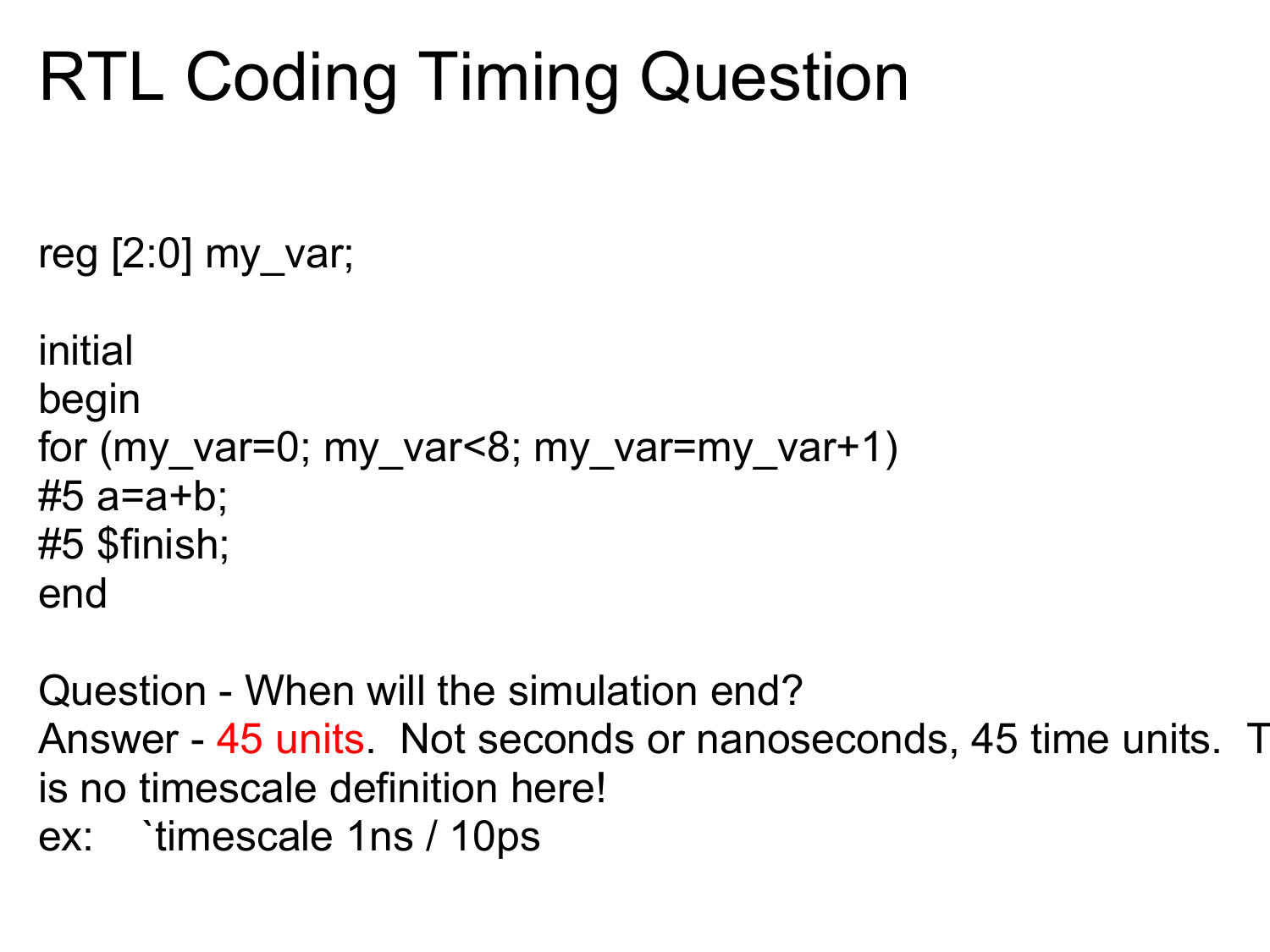### General test bench structure

In general, your test bench may include all of the following items:

- Include statements
- Parameter definitions
- DUT Input (reg) data
- DUT Output (wires) data
- Any interconnects, additional registers, events
- DUT Instantiation
- Any other test structures (DUT vs. Model)
- Initial Conditions/Test prep (read in a file, load array, ...)
- Stimulus
- Event Definitions
- Monitor Either data capture, self checking TB, et cetera...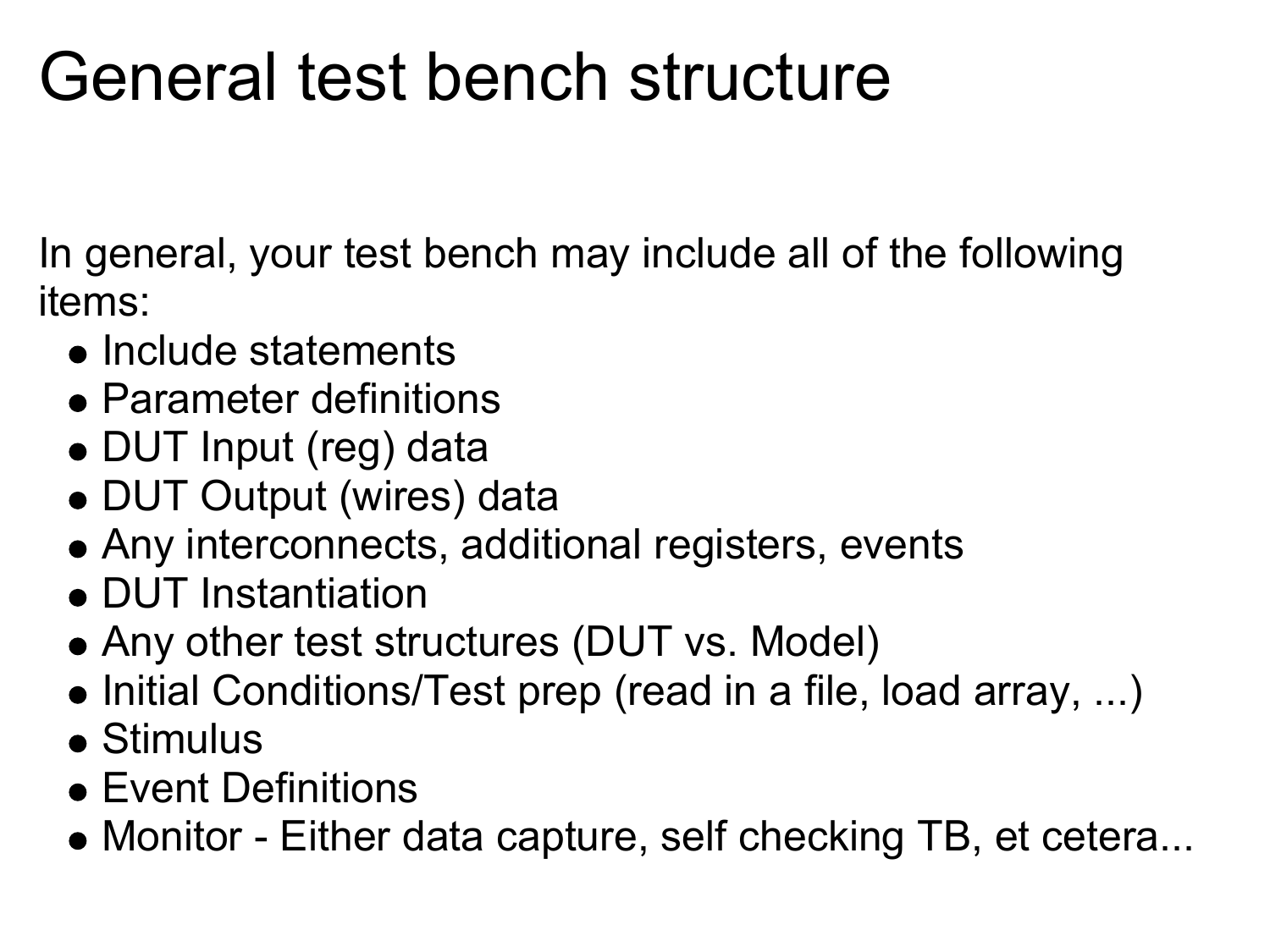- Include statements
	- o Timescale.v
		- Place the timescale definition in a separate file. Not required.
	- o module defines.v
		- Place any global definitions in a separate file, include it in all required parts of the design.
- Parameter definitions
	- $\circ$  Clock period, finish time, control words, ... all may need to be defined as parameters.
	- $\circ$  Put these near the top of your testbench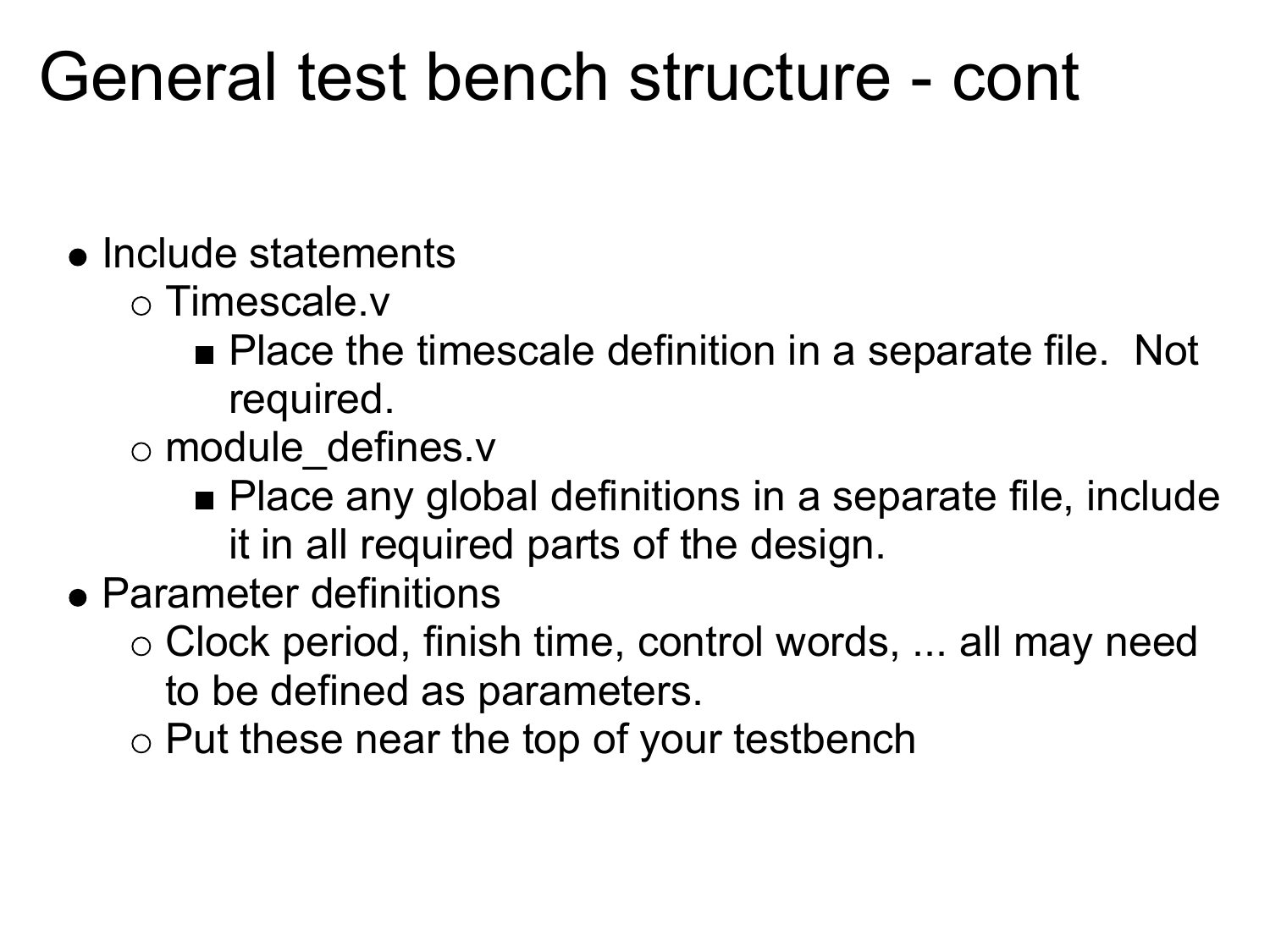#### DUT Input regs

- $\circ$  Need to place data on the input of your DUT, so you'll want to use REGs to store the data your using. Instance all your input regs together.
- DUT Output wires
	- Your output from your DUT needs to be connected to something, for this you'll want to use wires. Instance your output wires together.
		- Not restricted from storing output into reg datatypes, just not required
- Interconnects, other data...
	- $\circ$  If you have multiple modules to connect together with your DUT, instance their interconnects together.
	- $\circ$  Integers, other regs, memory arrays, all may be needed, so instance them after interconnects.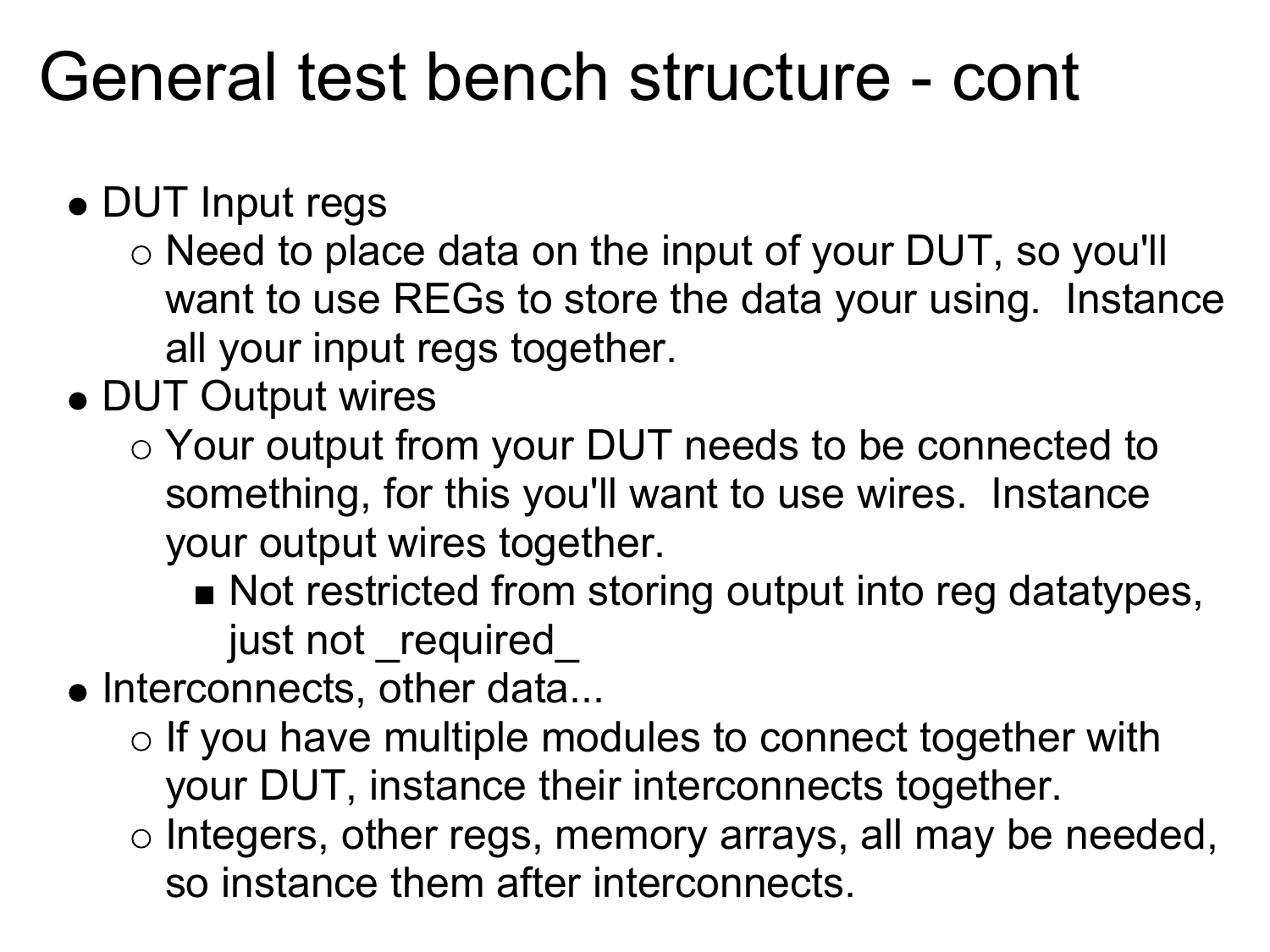#### • DUT Instantiation

- You'll have to instance your device under test.
- $\circ$  Get in the practice of using name ports
	- **Ditch this style** 
		- upcounter dut (rst, clk, enable, q, qb);
	- **Use this style** 
		- upcounter dut (.rst(rst), .clk(clk), .enable(enable),  $q(q)$ ,  $q(b(qb))$ ;
- If you use other modules in your TB, be sure to instance them as well.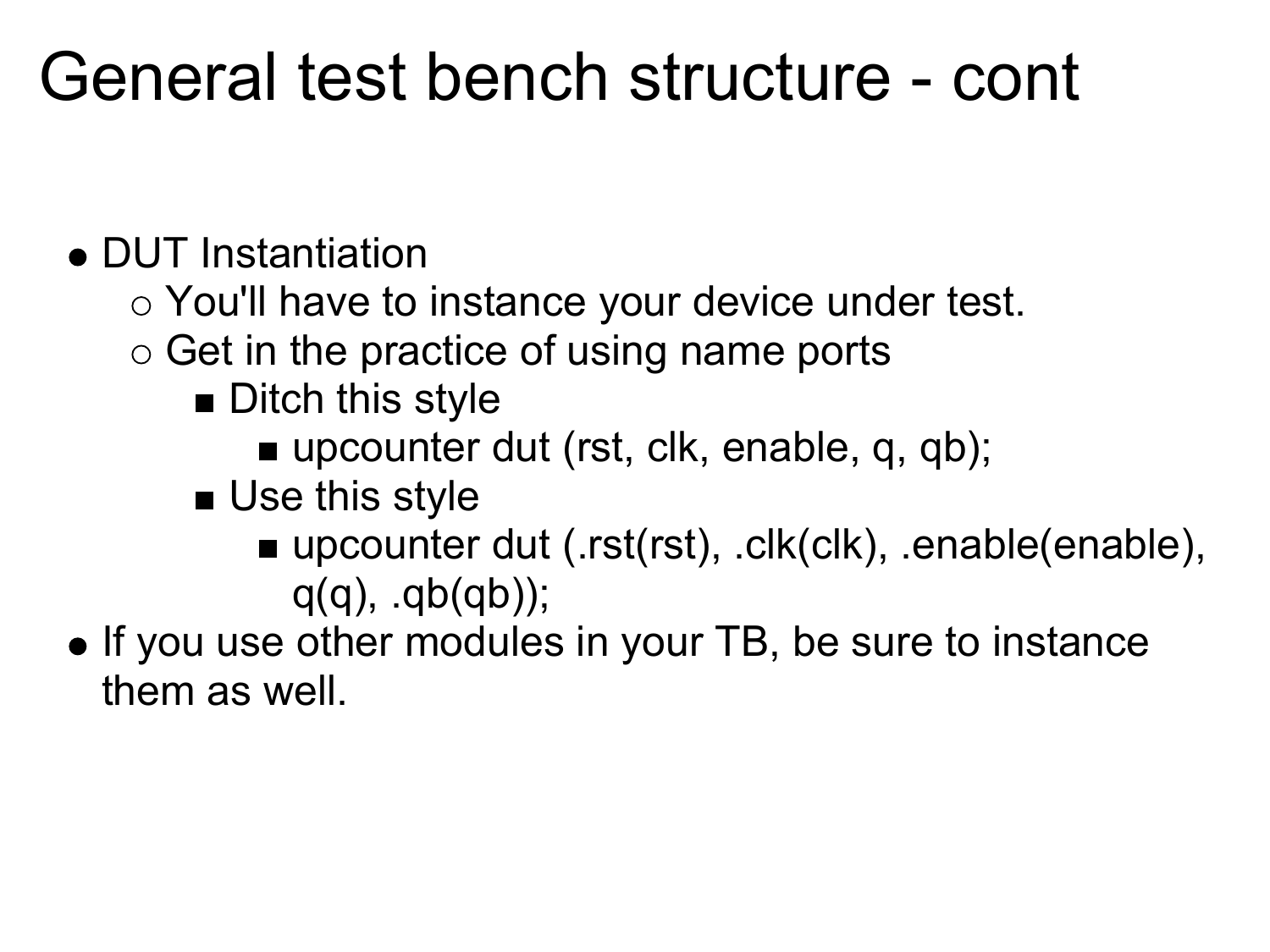#### • Initial Conditions

- Your first initial block, separate from data
- Make sure you set all of your registers to an initial value
- o Reset may be set to a normal, non-reset state.
- May want to have a block for ending the simulation
	- Either a #ENDTIME \$finish directive in your initial block
	- $\circ$  Or a separate initial block, just for causing the simulaiton to end
	- $\circ$  This is to prevent your TB from running forever...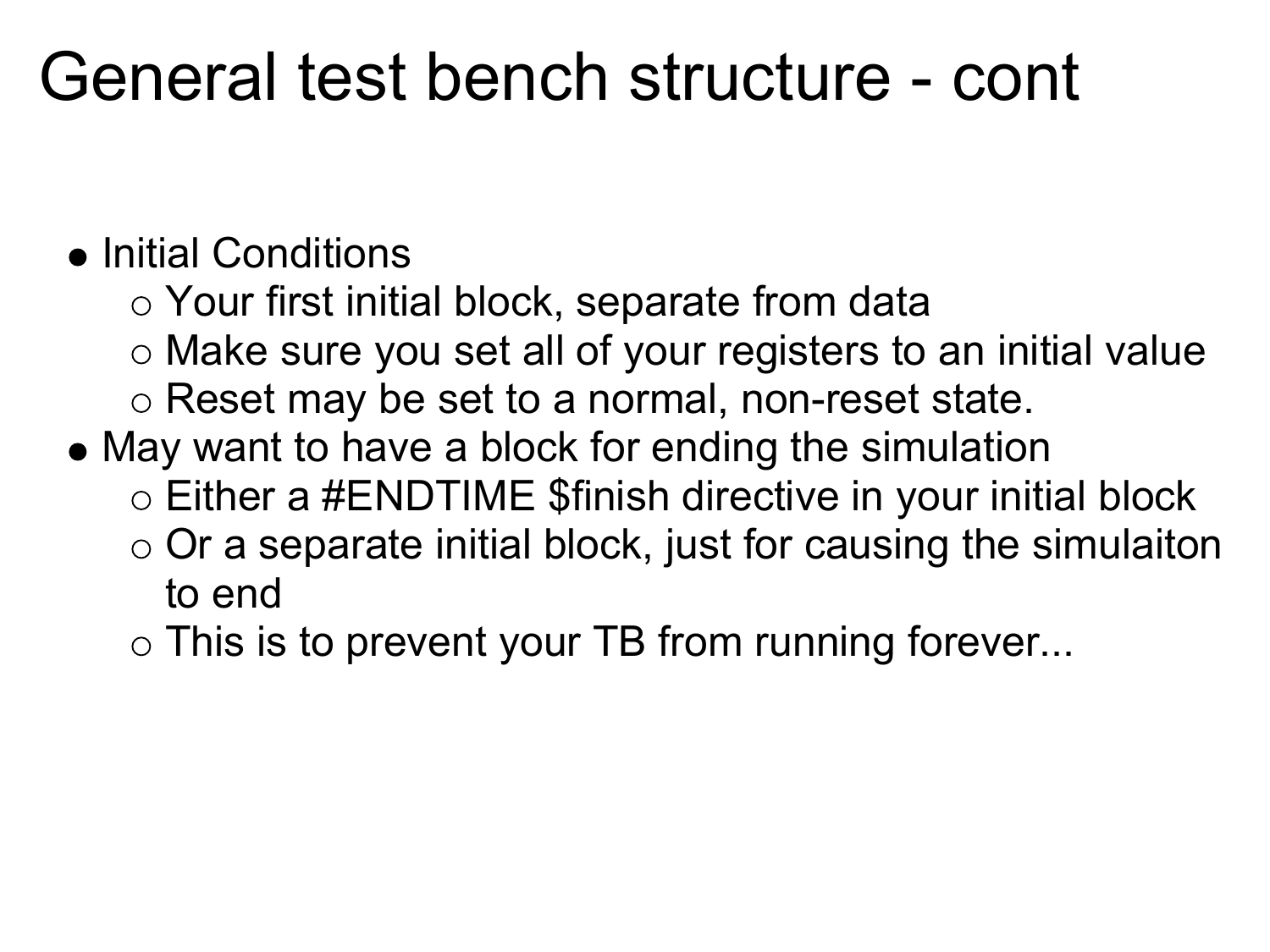- Stimulus
	- $\circ$  This is your sequence of input to your DUT, kept in its own initial block
	- This may be a series of assignment statements with delays dictating input, or a series of event triggers, or a mixture of the two.
- Event definitions
	- $\circ$  always @(event name) begin....end blocks
	- $\circ$  These blocks enter when the event event name is triggered. -> event name;
	- $\circ$  Can lead to very robust test benches.
- Monitor
	- Waveform Capture
	- $\circ$  Self checking
	- o Status/Error messages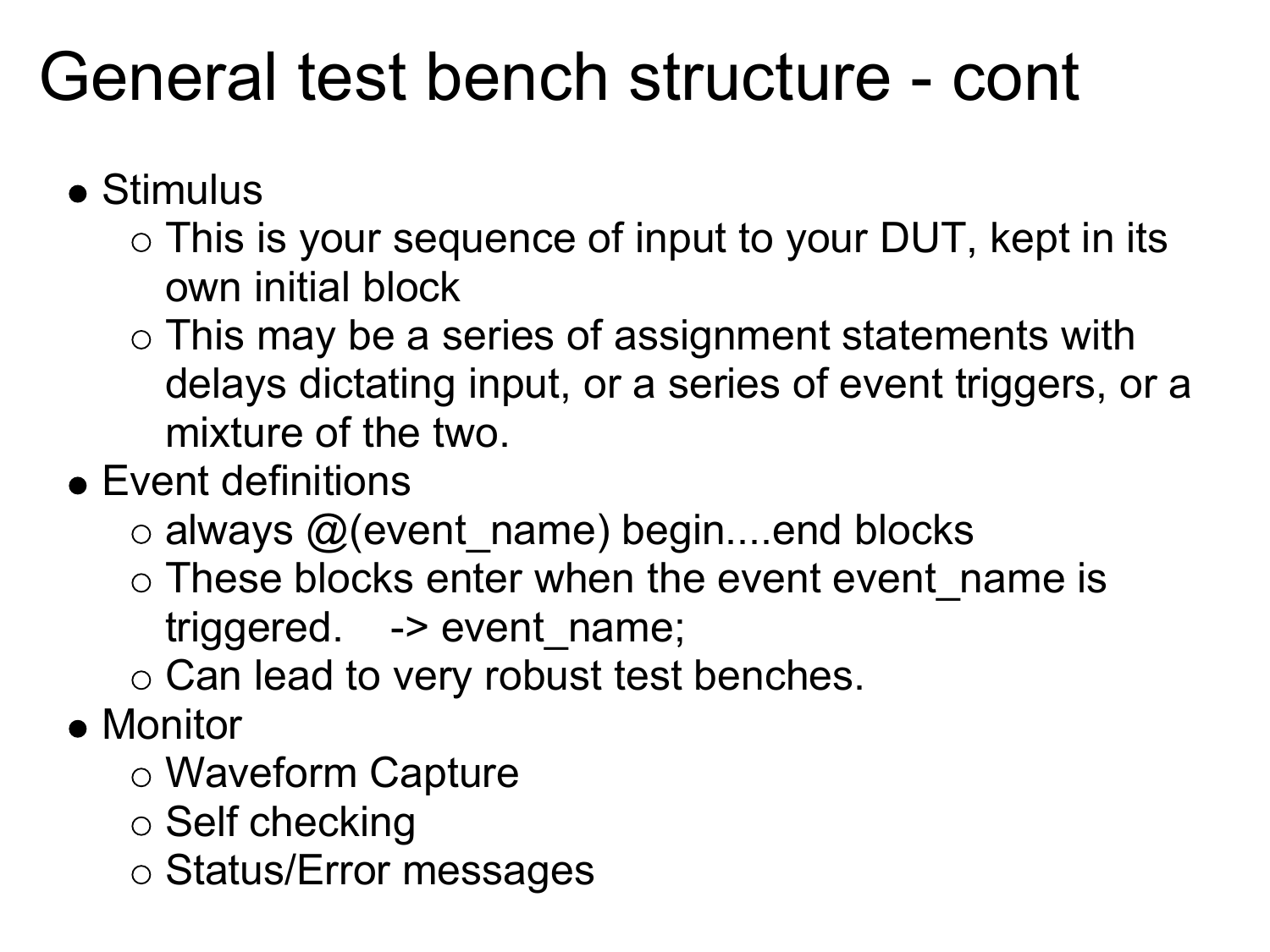### RTL Review - Testbench

```
module upcounter tb;
reg rst, clk, enable; 
wire [3:0] q, qb; 
upcounter dut(rst, clk, enable, q, qb); 
initial begin 
rst = 1; enable = 0; clk=0;
#1; rst = 0;
clk=1; #1; clk=0; #1; clk=1; #1; clk=0; #1; clk=1; #1; clk=0; #1; 
clk=1; #1; clk=0; #1; clk=1; #1; clk=0; #1; clk=1; #1; clk=0; #1; 
clk=1; #1; clk=0; #1; clk=1; #1; 
end 
initial begin 
$dumpfile ("waves.lxt"); $dumpvars (0, upcounter_tb); 
end 
endmodule
```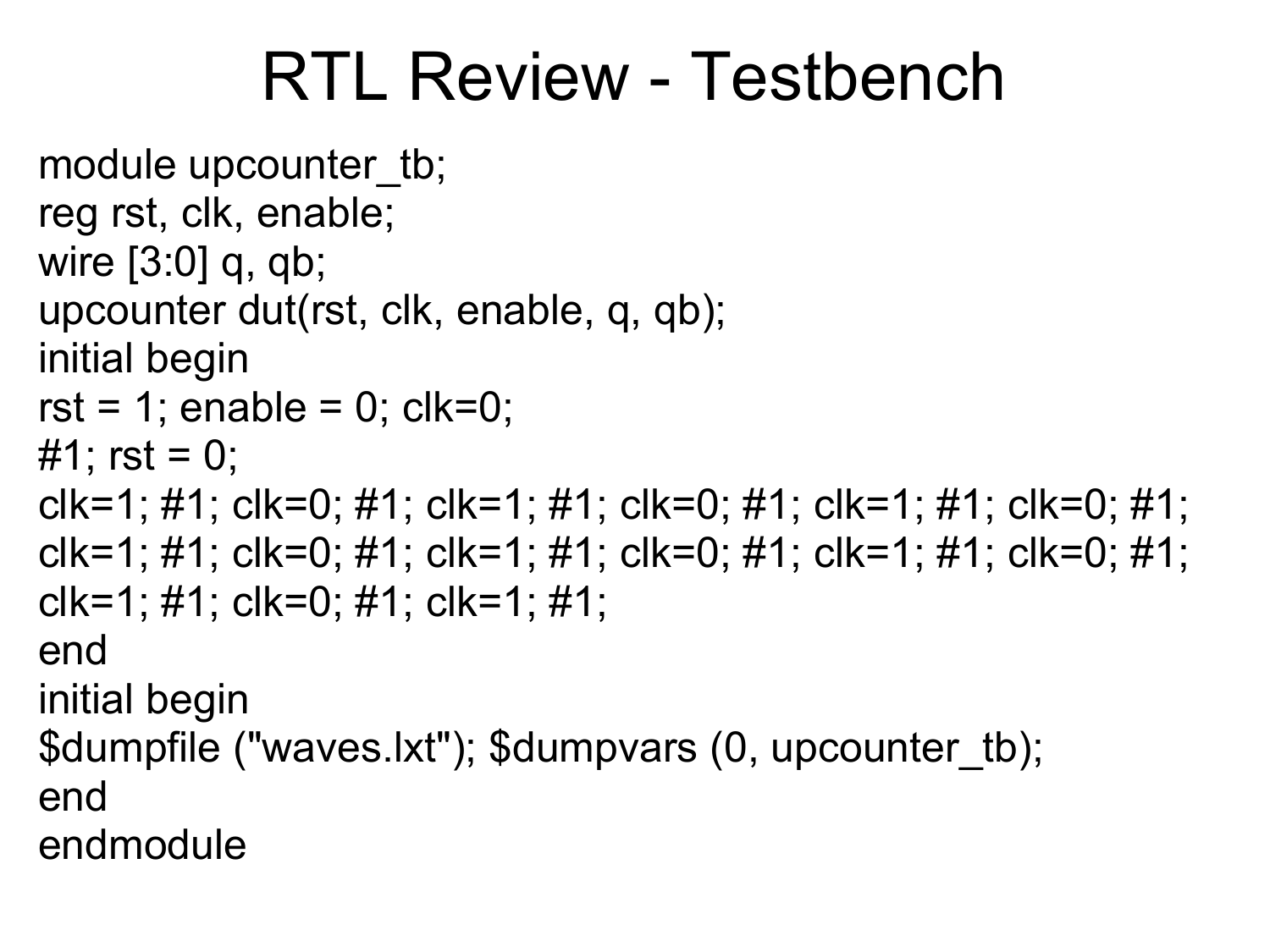### RTL Review - Testbench

- Items of Concern
	- $\circ$  Implicit ports when instantiating DUT
	- $\circ$  Same Initial block used for stimulus and initial conditions
	- Clock explicitly defined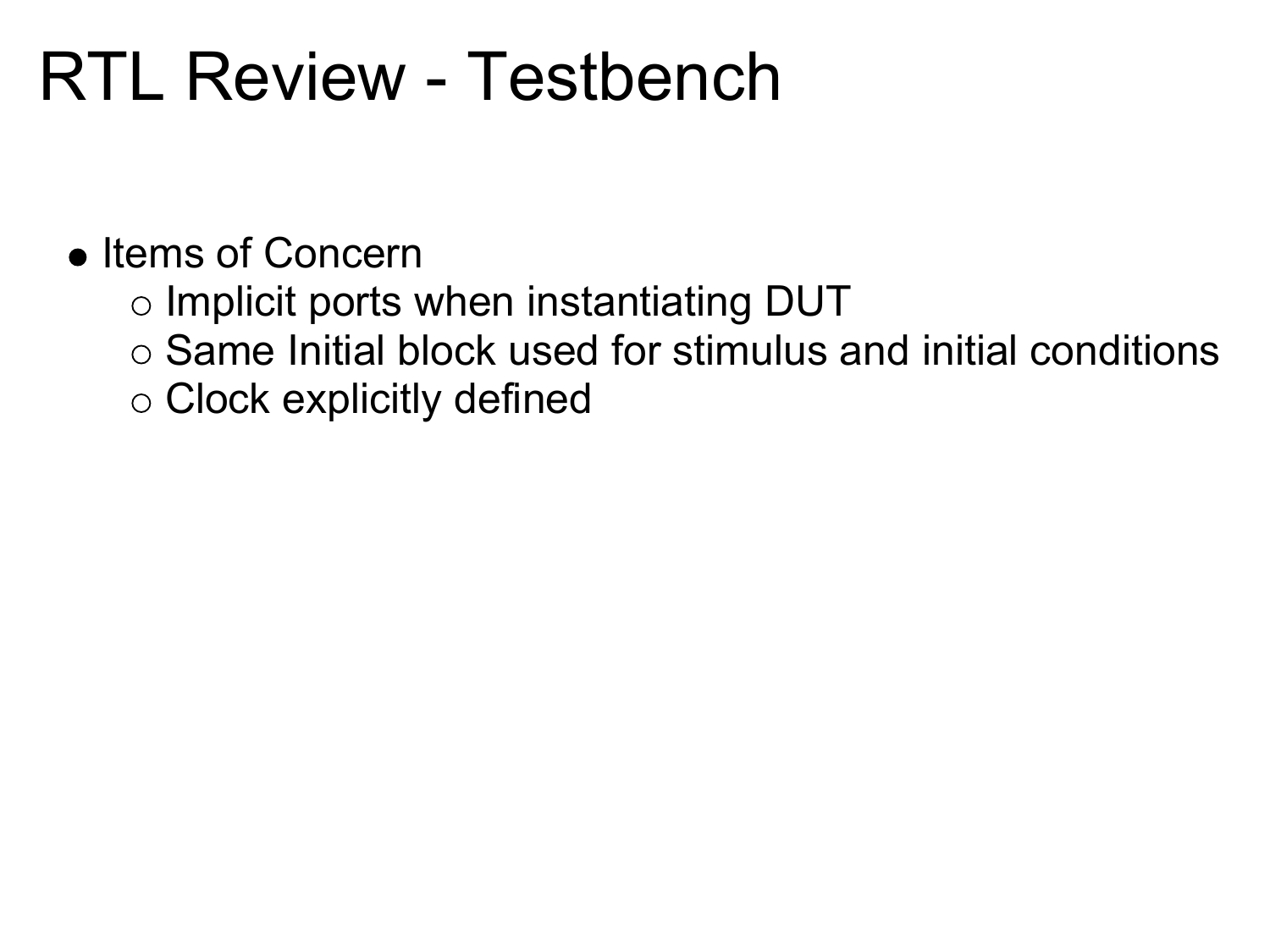### Clock Generator

```
 //parameters
parameter CLKPERIOD = 20; //50Mhz @ 1ns timescale
```

```
//
      // lots of things going on in between here...
      //
```

```
 //clk
always
#(CLKPERIOD/2) clk = \simclk;
```
// carry on, my friend, with your free running clock!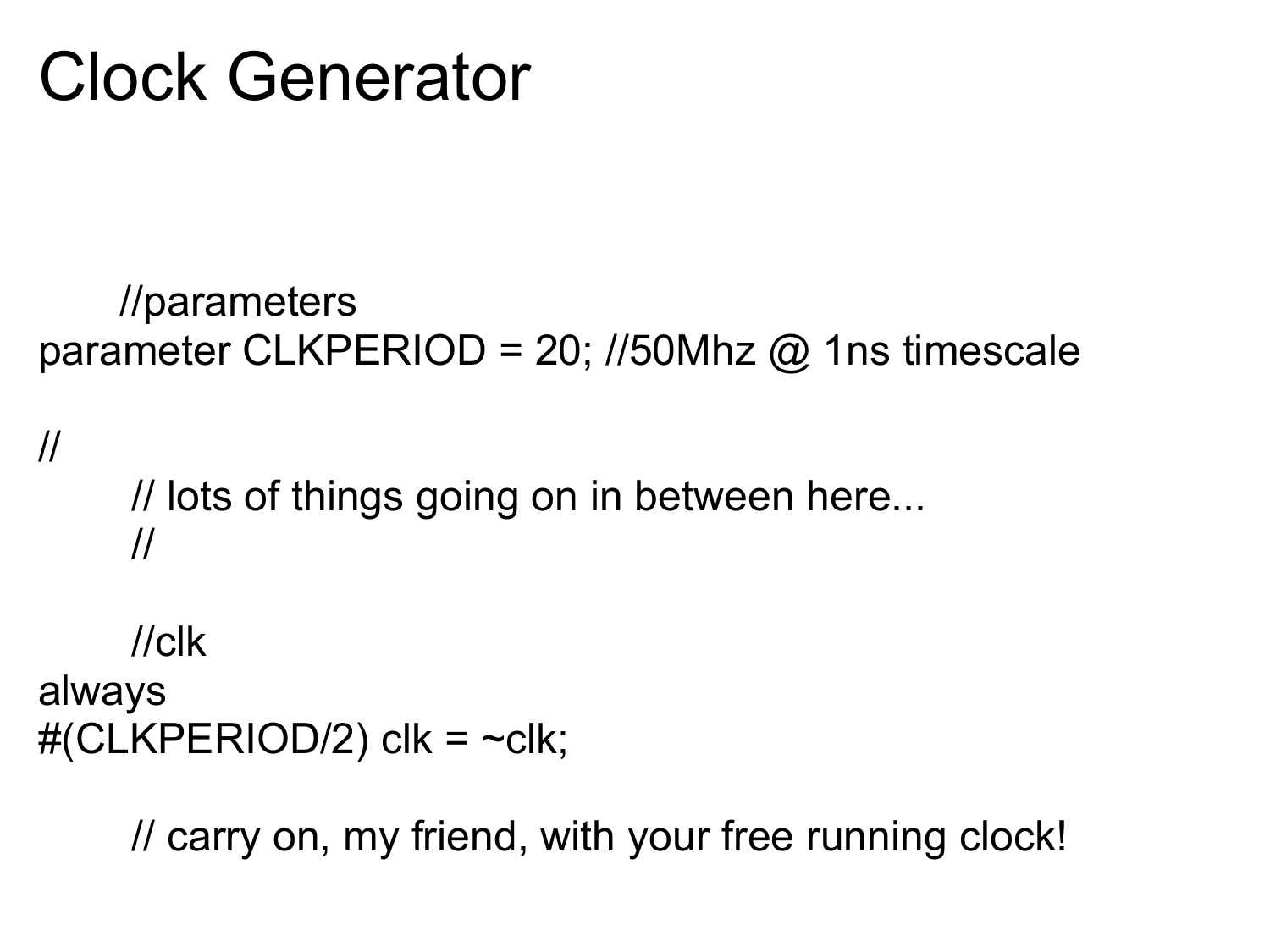### Lets code - Shift Register

```
module shift(D, Q, Q bus, clk, rst);
parameter N=4; 
parmeter TP=1; 
input D, clk, rst; 
output Q; 
output [N-1:0] Q_regs;
reg [N-1:0] Q regs;
assign Q = Q regs[n-1];
always@(posedge clk) 
   if(rst) 
     Q regs \leq \#Tp N'b0;
   else 
     Q regs \leq #Tp {Q regs[n-2:0],D);
end module
```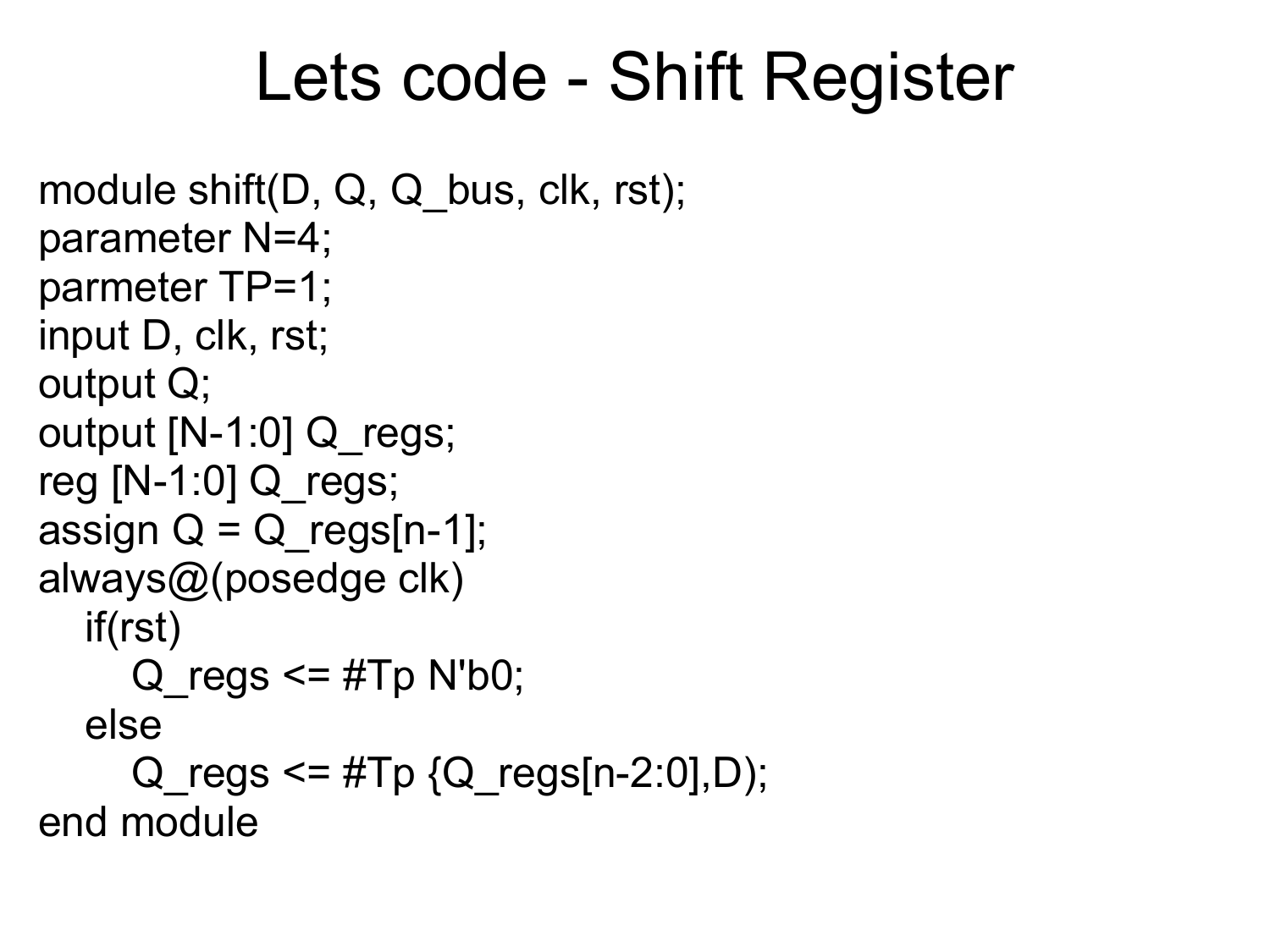# Lets code - Linear Feedback Shift Register

```
module lfsr_example(D, Q, Q regs, clk, rst);
parameter N=3; 
parameter Tp=1; 
input D, clk, rst; 
output Q; 
output [N-1:0] 
Q regs; reg [N-1:0] Q regs;
assign Q = Q regs[0];
always@(posedge clk)
   if(rst) 
     Q regs\leq #Tp N'b1;
   else 
     Q regs\leq #Tp {Q regs[1],Q regs[0],Q regs[1]^Q regs
[2]}; 
end module
```